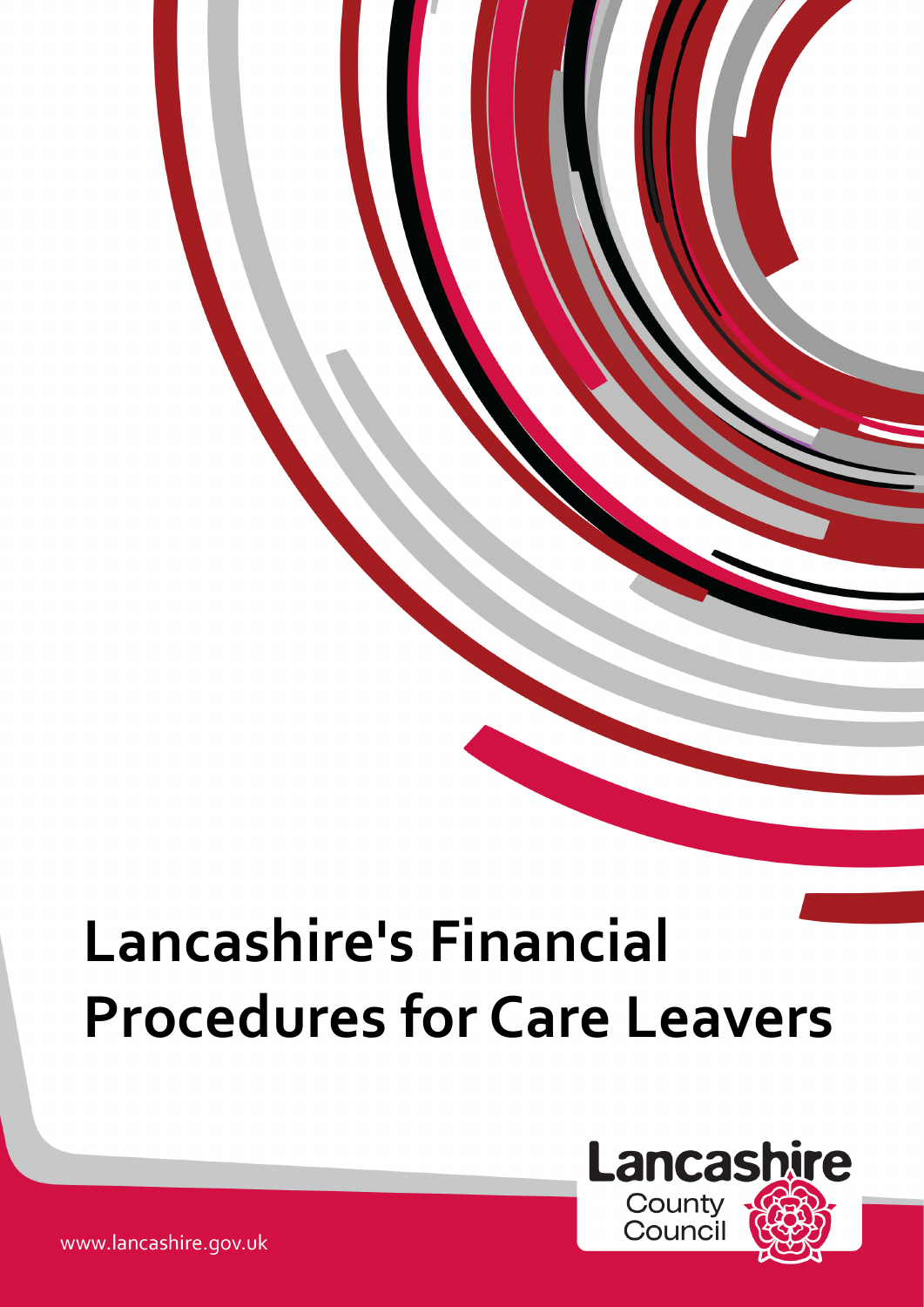| <b>Contents</b> |                                                                   |           |
|-----------------|-------------------------------------------------------------------|-----------|
|                 | <b>Eligible and Relevant Young People Living</b><br>Independently | $3 - 14$  |
| 2.              | <b>Former Relevant Young People</b>                               | $15 - 26$ |
| 3.              | <b>Qualifying Young People</b>                                    | $27 - 36$ |
| 4.              | <b>Useful References for Further Advice</b>                       | 37        |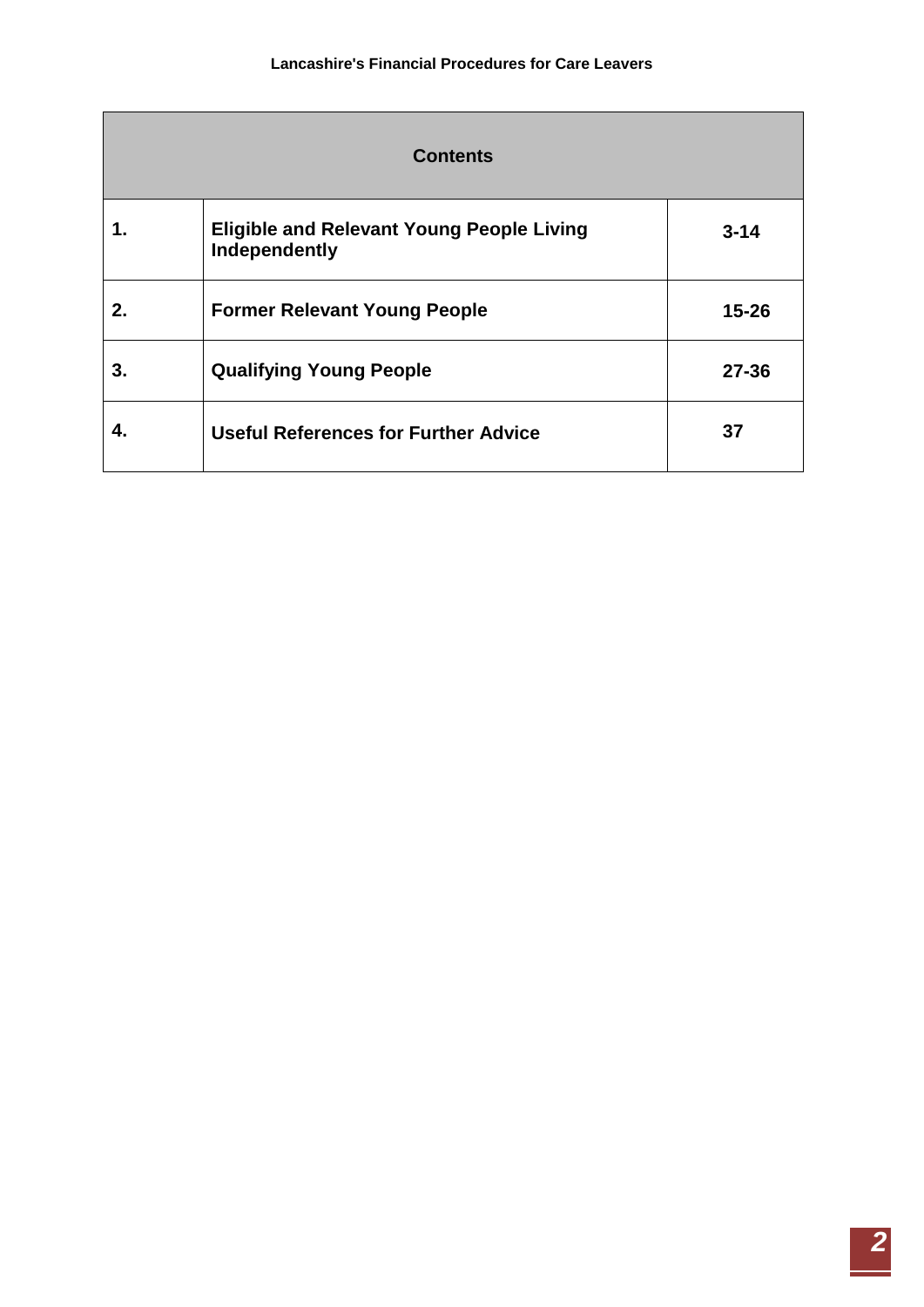# **Financial Provision for 'Eligible' and 'Relevant' Young People Living Independently**

|                  | <b>Contents</b>                                             |
|------------------|-------------------------------------------------------------|
|                  |                                                             |
| <b>Section 1</b> | <b>Definitions</b>                                          |
|                  | <b>Eligible Young Person</b><br>$\bullet$                   |
|                  | <b>Relevant Young Person</b><br>$\bullet$                   |
| <b>Section 2</b> | <b>Income</b>                                               |
|                  | Income / Benefits                                           |
|                  | <b>Emergency Payments</b>                                   |
| Section 3        | <b>Accommodation</b>                                        |
|                  | <b>Rent / Accommodation Costs</b>                           |
|                  | <b>Removal Expenses</b>                                     |
|                  | Rent deposit / Bond / Administration fees                   |
|                  | <b>Utility Bills</b>                                        |
|                  | <b>Support / Care Component</b>                             |
|                  | <b>Transportation of Clothing and Possessions</b>           |
|                  | Setting Up Home Allowance                                   |
|                  | <b>Starter Pack for Setting Up Home</b>                     |
| <b>Section 4</b> | <b>Education / Training / Employment</b>                    |
|                  | <b>Further Education</b>                                    |
|                  | <b>Course Equipment</b>                                     |
|                  | Part-Time Education / Part-Time Employment / Voluntary Work |
|                  | <b>Full-Time Employment</b>                                 |
|                  | <b>Higher Education</b>                                     |
|                  |                                                             |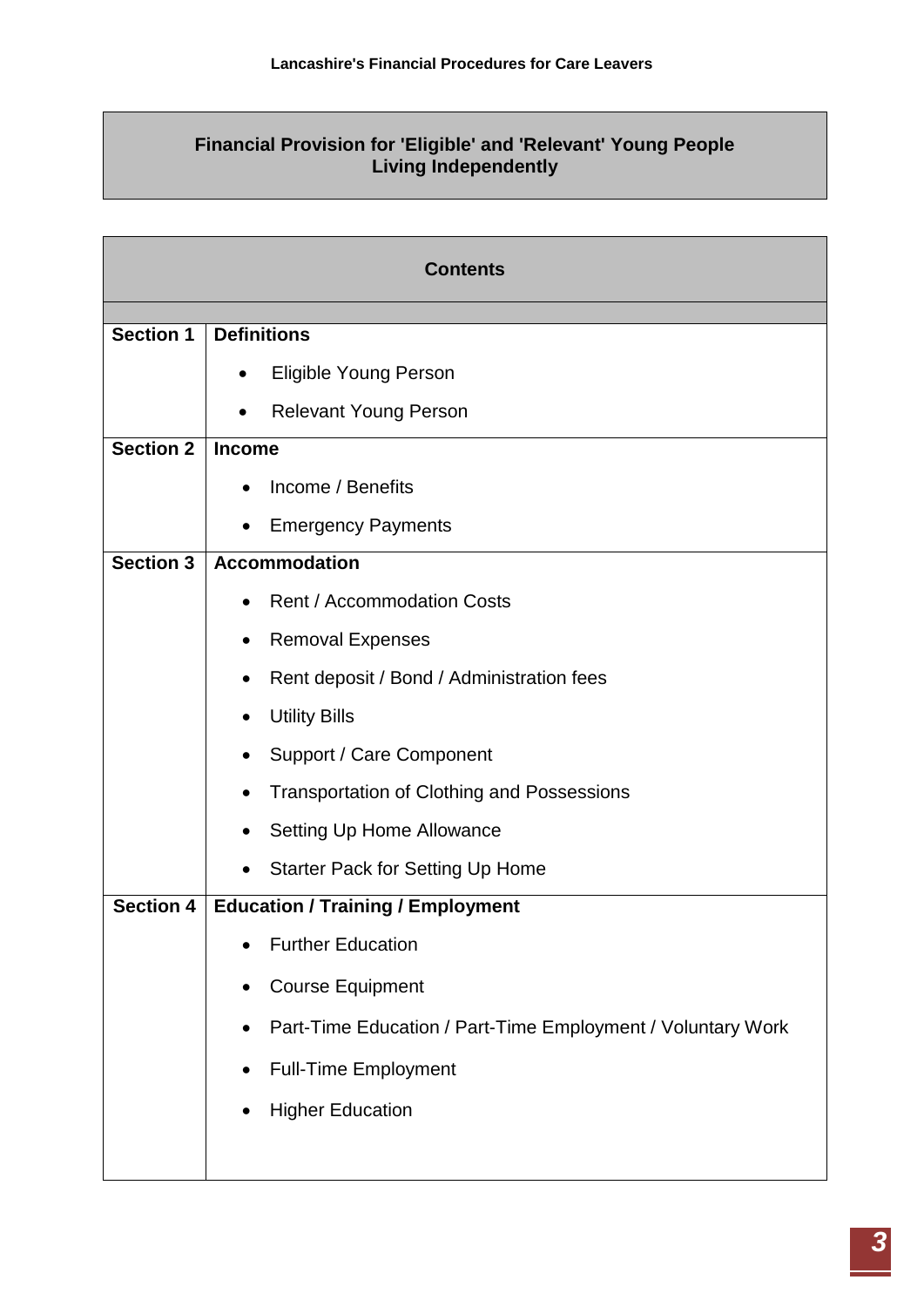| <b>Section 5</b> | <b>Leisure and Wellbeing</b>                                 |  |  |
|------------------|--------------------------------------------------------------|--|--|
|                  | Celebrations<br>$\bullet$                                    |  |  |
|                  | Hobbies / Leisure Activities / Talents / Skills<br>$\bullet$ |  |  |
|                  | <b>Driving Lessons</b><br>$\bullet$                          |  |  |
|                  | <b>Driving Licence</b><br>$\bullet$                          |  |  |
|                  | Passport<br>$\bullet$                                        |  |  |
|                  | <b>Clothing Allowance</b><br>$\bullet$                       |  |  |
|                  | <b>Cold Weather Fuel Payments</b><br>$\bullet$               |  |  |
|                  | <b>Transport Costs</b><br>$\bullet$                          |  |  |
|                  | <b>Health Costs</b><br>$\bullet$                             |  |  |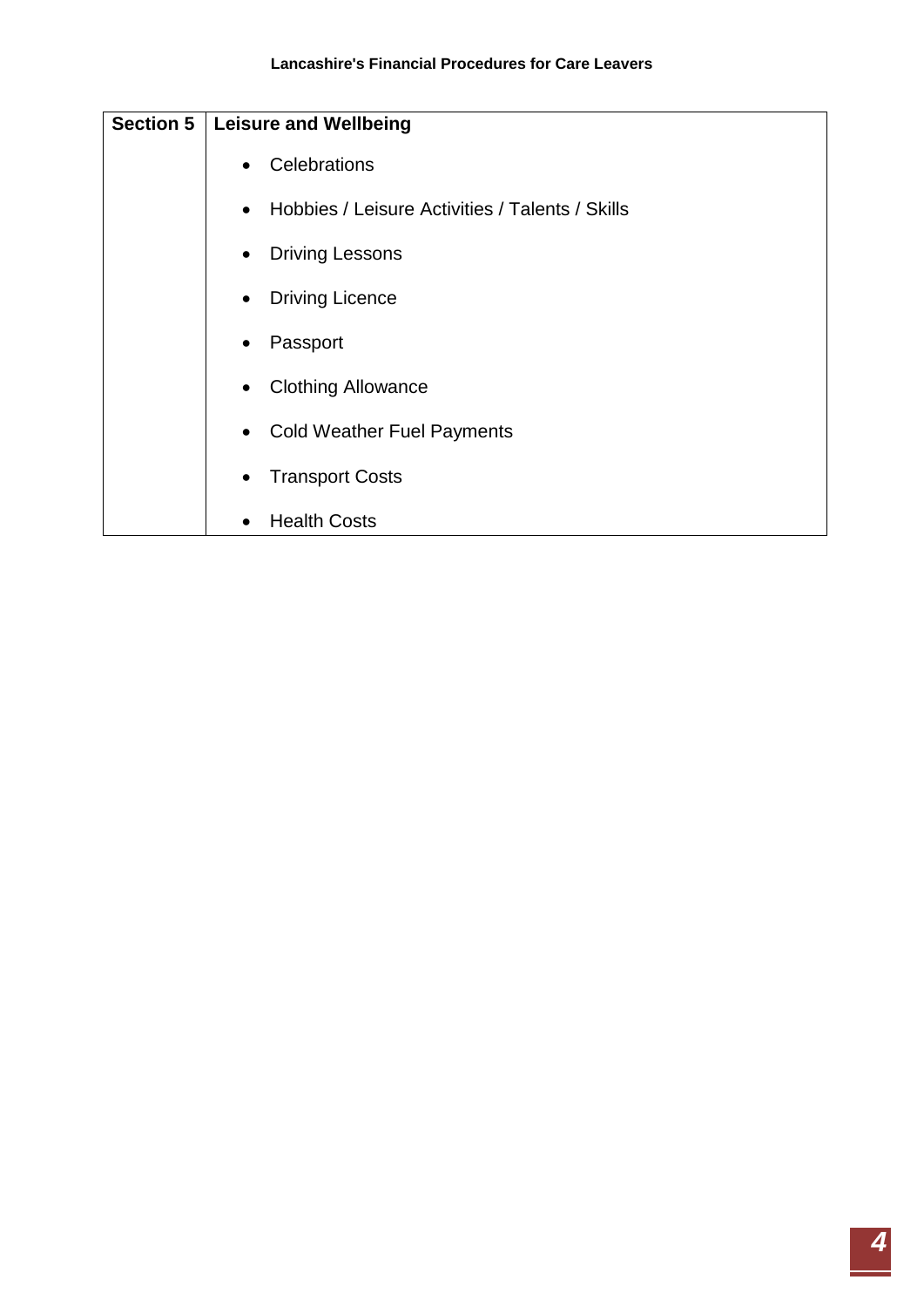# **Section 1: Definitions**

This document relates to financial provision for young people who are considered 'eligible' and 'relevant' under:

- The Children (Leaving Care) Act 2000
- The Children Act 1989 Guidance and Regulations 2010 Volume 2: Care Planning, Placement and Case Review Regulations
- The Children Act 1989 Guidance and Regulations 2015 Volume 3: Planning Transitions to Adulthood
- The Care Leavers (England) Regulations 2010
- The Children and Social Work Act 2017
- The Lancashire Corporate Parenting Strategy

These may be defined as:

# **Eligible young people**

- 16 and 17 year olds who have been looked after for at least a total of 13 weeks since the age of 14 and are still looked after (the 13 weeks may be continuous or include separate episodes of care but exclude short-term placements made as respite care; but must include a period of time after the age of 16).
- There is a duty to support these young people up to the age of 18, wherever they are living.
- A young person over the age of 16 who is subject to a Care Order and is living with a parent (or someone with parental responsibility) under the Care Planning, Placement and Case Review (England) Regulations 2010 (Part 4) remains an eligible young person while the Care Order remains in force. Following the discharge of the Care Order the young person is then considered a relevant young person (up to the point where the decision is made by a review of the Pathway Plan that the placement has been successful for 6 months or more at which point the young person is considered a qualifying young person under Section 24, Children Act 1989).
- Unaccompanied asylum seeking young people under the age of 18 may be considered eligible or relevant dependant on their legal status and whether or not they are living independently. They also have an asylum and immigration status which needs to be taken into account as part of the Pathway Planning process.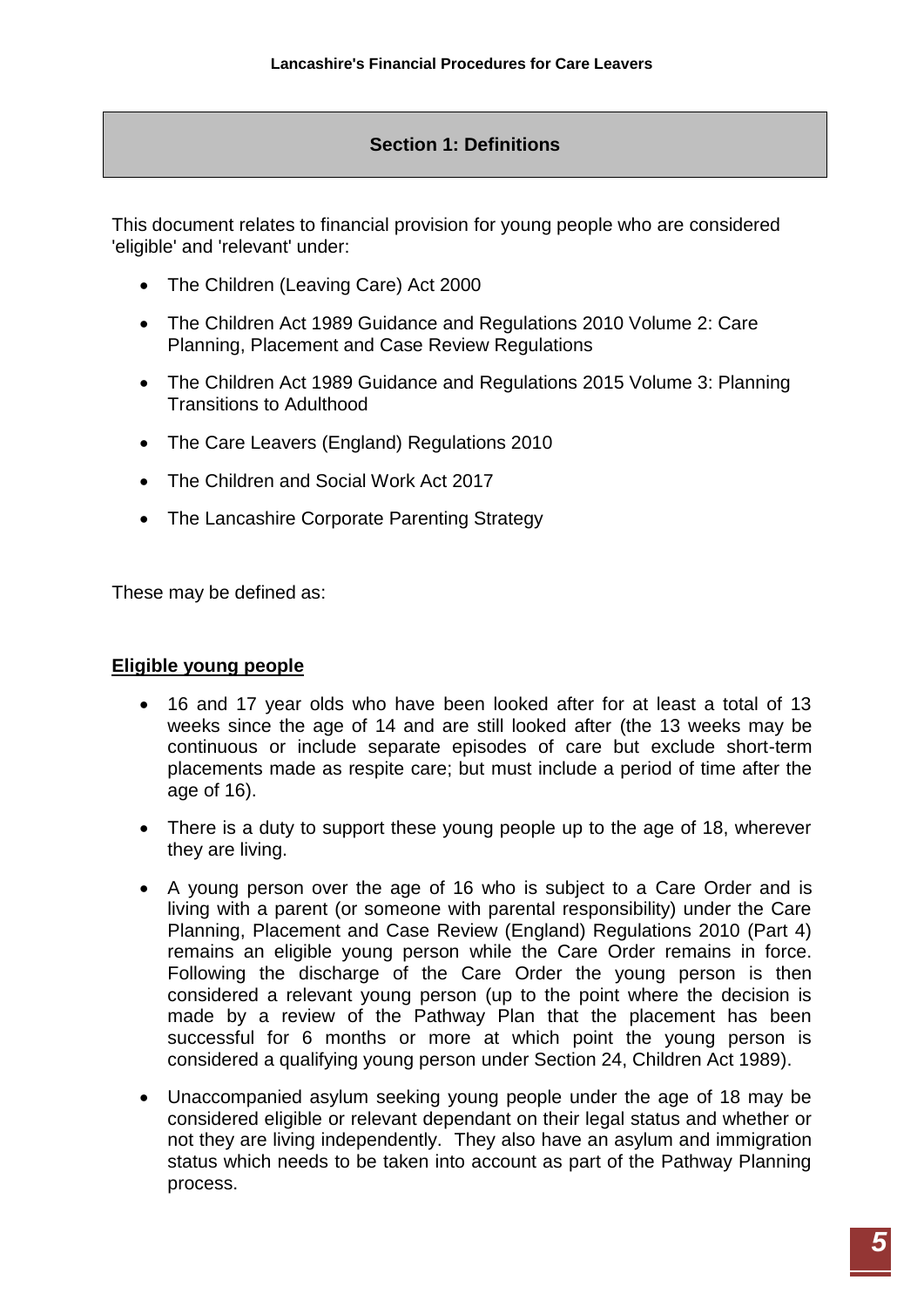#### **Relevant young people**

- 16 and 17 year olds who have been looked after under Section 20, Children Act 1989 for at least a total of 13 weeks since the age of 14 and who are no longer looked after.
- There is a duty to support relevant young people up to the age of 18, wherever they are living.
- A young person aged 16 and 17 who was previously subject to a Care Order and is living with a parent (or someone who is not their parent but has parental responsibility for them or to whom a Residence Order was granted immediately before a Care Order was granted) under Care Planning, Placement and Case Review (England) Regulations 2010 (Part 4) is considered an eligible young person up to the point where their Care Order is discharged or revoked and after a period of 6 months. At that point they become relevant up to the point where the decision is made by a review of the Pathway Plan that the placement has been successful for 6 months or more (the 6 months can include time prior to the Care Order being revoked / discharged) at which point the young person is considered a qualifying young person under Section 24, Children Act 1989. Should the living arrangements break down before the young person is 18 and they cease to live with the person concerned, they should be considered a relevant young person again.
- A young person who was looked after under Section 20, Children Act 1989 and returns home to live with a parent (or someone with parental responsibility) is considered relevant for the first 6 months of their return home and up to the point where the decision is made by a review of the Pathway Plan that the placement has been successful for 6 months or more at which point the young person is considered a qualifying young person under Section 24, Children Act 1989.
- Unaccompanied asylum seeking young people under the age of 18 may be considered eligible or relevant dependant on their legal status and whether or not they are living independently. They also have an asylum and immigration status which needs to be taken into account as part of the Pathway Planning process.
- A young person is also considered relevant if, having been looked after for at least a period of 13 weeks, they are then detained after their 16th birthday either in hospital, a remand centre, young offenders' institution or secure training centre and this detention changes their status of being a looked after young person (e.g. a young person who is looked after under Section 20, Children Act 1989).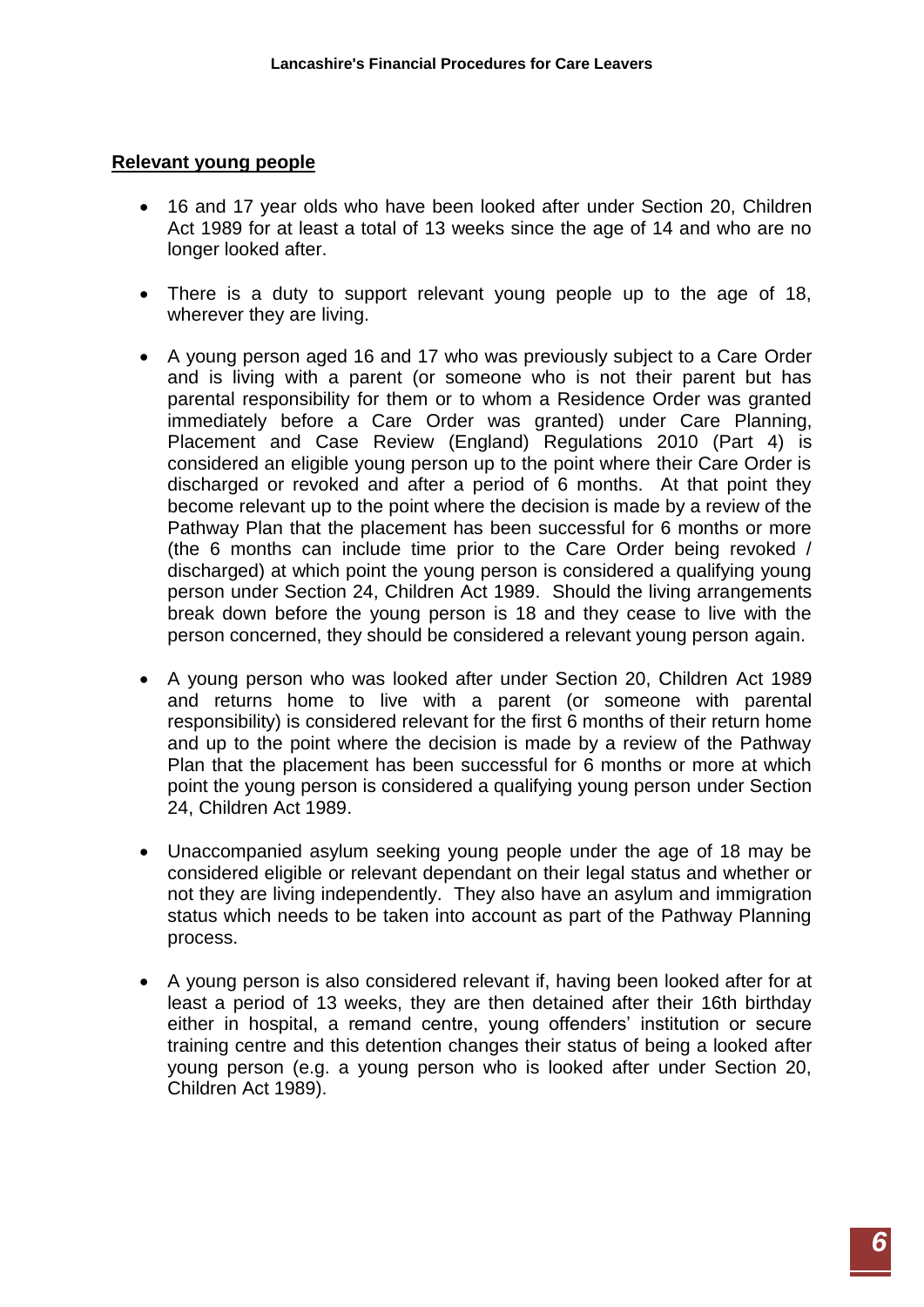# **Living independently**

- Being placed in independent, supported or unsupported accommodation
- Residing with a family member or friend who does not have parental responsibility and is not their parent irrespective of parental responsibility; the arrangement has been assessed by Children's Social Care and is supported as part of the young person's Pathway Plan.

|                                                                                                                               | <b>Section 2: Income</b>                                                                                                                                                                                                                                                                                                                                                             |
|-------------------------------------------------------------------------------------------------------------------------------|--------------------------------------------------------------------------------------------------------------------------------------------------------------------------------------------------------------------------------------------------------------------------------------------------------------------------------------------------------------------------------------|
| <b>Funding Area</b>                                                                                                           | <b>Lancashire Commitment</b>                                                                                                                                                                                                                                                                                                                                                         |
| Income /<br><b>Benefits</b><br>(Eligible and<br>Relevant young<br>people living<br>independently up<br>to $18^{th}$ birthday) | A Leaving Care Allowance of up to £57.90 (Job Seekers<br>$\bullet$<br>Allowance / Income Support level 2015) may be paid to young<br>people up to the age of 18 living independently per week. This<br>allowance will continue to be paid regardless of any other<br>income the young person has, such as a Further Education<br>grant, training allowance or wages from employment. |
|                                                                                                                               | A Leaving Care Allowance is paid to a young person to cover<br>$\bullet$<br>the costs of day to day living including food, utility bills, general<br>travel, social life and entertainment and toiletries.                                                                                                                                                                           |
|                                                                                                                               | Where a young person is in full-time employment with a net<br>$\bullet$<br>income above the Leaving Care Allowance level (see section<br>on Education, Employment and Training) they will be<br>expected to cover the cost of all utility bills associated with their<br>accommodation.                                                                                              |
|                                                                                                                               | Where an eligible or relevant young person is a lone parent<br>$\bullet$<br>caring for their child they may be entitled to claim benefits for<br>themselves.                                                                                                                                                                                                                         |
|                                                                                                                               | Any benefits the young person receives for themselves will be in<br>$\bullet$<br>place of the Leaving Care Allowance unless the level of benefits<br>received is below the Leaving Care Allowance level in which<br>case a Leaving Care Allowance would be paid to top-up the<br>benefit rate to the standard rate.                                                                  |
|                                                                                                                               | Pregnant relevant or eligible young people are unable to receive<br>the Sure Start Maternity Grant until their child is born. Based on<br>assessed needs a one off sum of up to £200 will be provided to<br>enable a young person to purchase necessary basic items prior<br>to the birth of the child.                                                                              |
|                                                                                                                               | Where a pregnant eligible or relevant young person living<br>independently is unable to claim benefits prior to the child's<br>birth, support under section 17 should be considered in respect                                                                                                                                                                                       |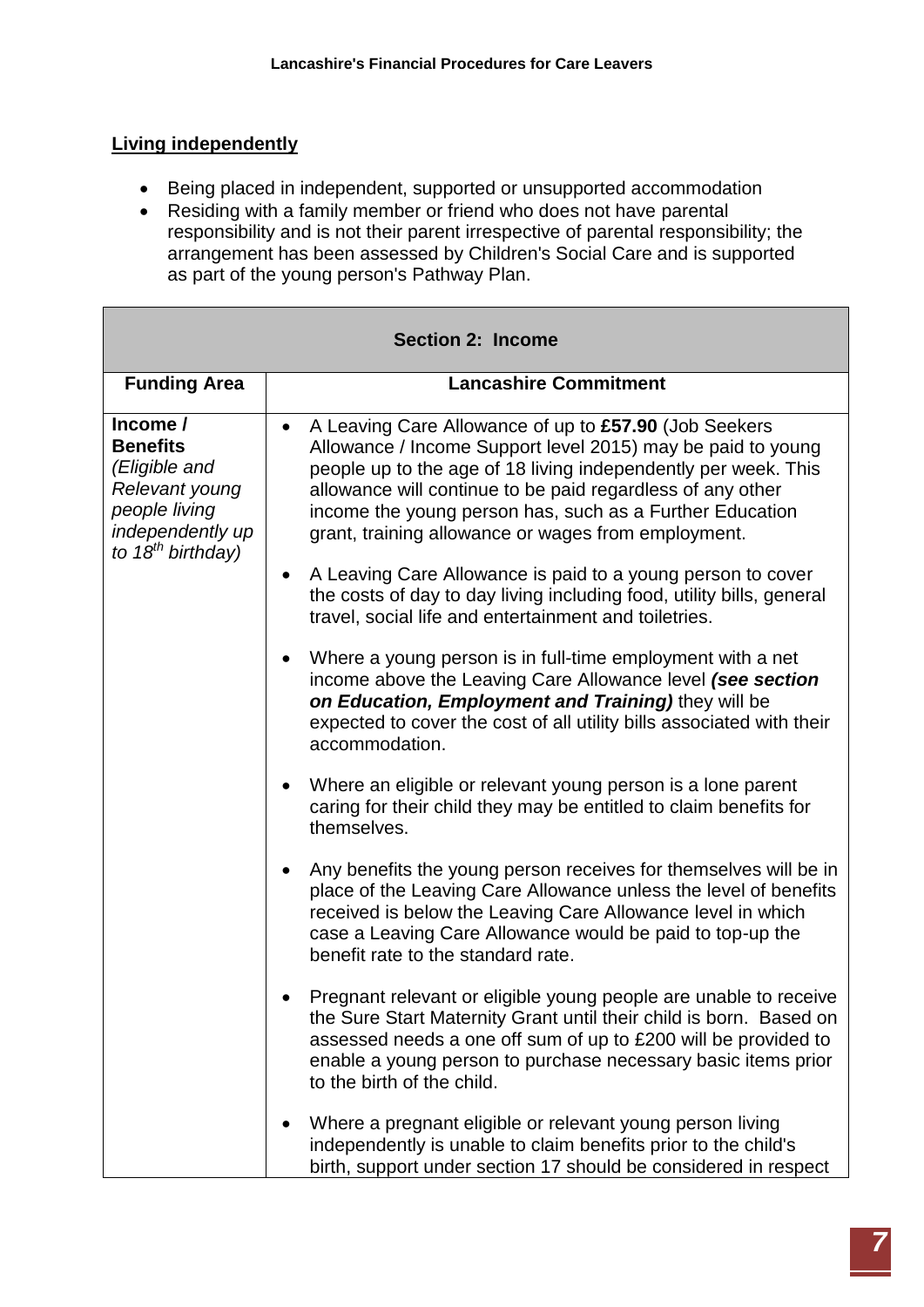| of the unborn child.<br>Where an eligible or relevant young person is in custody they<br>$\bullet$<br>will not receive the full Leaving Care Allowance. The Local<br>Authority will provide 'pocket money' to the young person at a<br>maximum of £10 per month.<br>Where a young person receives Disability Living Allowance this<br>$\bullet$<br>is an additional payment on top of any Leaving Care Allowance<br>received to reflect the additional needs and associated costs of<br>that young person.<br>Where a young person living independently has an illness or<br>$\bullet$<br>disability that affects their ability to work they may be entitled to<br>receive an Employment and Support Allowance.<br>Young people under the age of 18 are not expected to pay<br>$\bullet$<br>Council Tax and therefore cannot claim any benefits related to<br>this. |  |  |
|---------------------------------------------------------------------------------------------------------------------------------------------------------------------------------------------------------------------------------------------------------------------------------------------------------------------------------------------------------------------------------------------------------------------------------------------------------------------------------------------------------------------------------------------------------------------------------------------------------------------------------------------------------------------------------------------------------------------------------------------------------------------------------------------------------------------------------------------------------------------|--|--|
|                                                                                                                                                                                                                                                                                                                                                                                                                                                                                                                                                                                                                                                                                                                                                                                                                                                                     |  |  |
|                                                                                                                                                                                                                                                                                                                                                                                                                                                                                                                                                                                                                                                                                                                                                                                                                                                                     |  |  |
|                                                                                                                                                                                                                                                                                                                                                                                                                                                                                                                                                                                                                                                                                                                                                                                                                                                                     |  |  |
|                                                                                                                                                                                                                                                                                                                                                                                                                                                                                                                                                                                                                                                                                                                                                                                                                                                                     |  |  |
|                                                                                                                                                                                                                                                                                                                                                                                                                                                                                                                                                                                                                                                                                                                                                                                                                                                                     |  |  |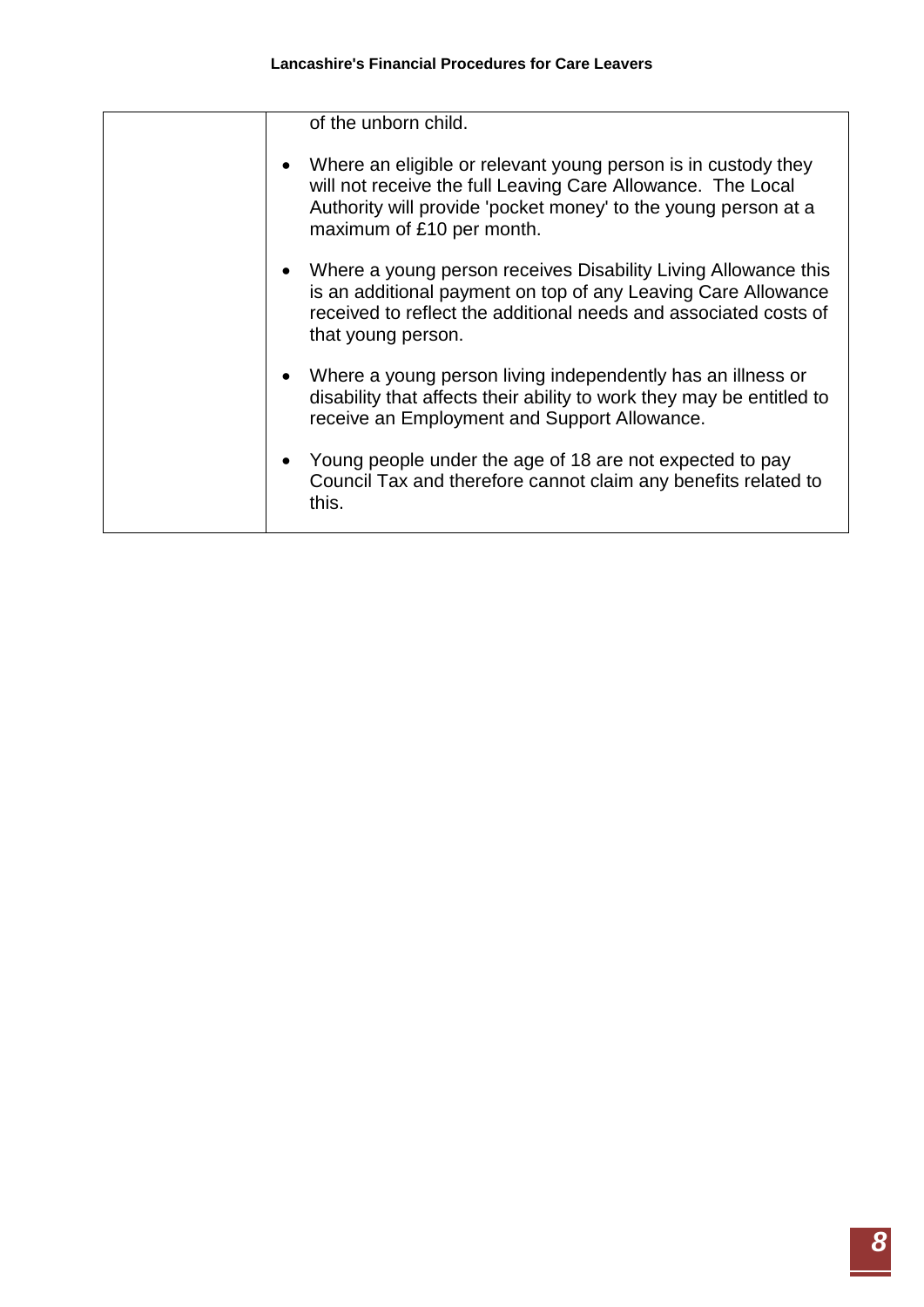|                                                                         | <b>Section 3: Accommodation</b>                                                                                                                                                                                                                                                                     |
|-------------------------------------------------------------------------|-----------------------------------------------------------------------------------------------------------------------------------------------------------------------------------------------------------------------------------------------------------------------------------------------------|
| <b>Funding Area</b>                                                     | <b>Lancashire Commitment</b>                                                                                                                                                                                                                                                                        |
| Rent /<br><b>Accommodation</b><br><b>Costs</b>                          | Full rent costs paid based on assessed need to include a range<br>$\bullet$<br>of independent, supported and unsupported accommodation<br>up to the age of 18.                                                                                                                                      |
|                                                                         | If a young person wishes to live with their partner only half the<br>$\bullet$<br>rent will be paid (if this plan is supported by the Local Authority<br>as part of the Pathway Plan) with the young person's partner<br>paying the remaining half of the rent.                                     |
| <b>Removal</b><br><b>Expenses</b>                                       | Removal expenses for up to 2 changes of address will be<br>$\bullet$<br>funded.                                                                                                                                                                                                                     |
|                                                                         | Where the young person is moving home with a partner only<br>half the removal expenses will be paid.                                                                                                                                                                                                |
| <b>Rent Deposit /</b><br>Bond /<br><b>Administration</b><br><b>Fees</b> | Based on assessed need and outlined in the Pathway Plan,<br>$\bullet$<br>the Local Authority will fund <b>one</b> rent deposit (4 weeks rent in<br>advance) / bond / accommodation administrative fees for an<br>eligible, Relevant or Former Relevant young person.                                |
|                                                                         | The sum paid for administrative fees is not a set rate.                                                                                                                                                                                                                                             |
|                                                                         | Where a young person wishes to move address and is due to<br>have their bond returned then this bond can be carried<br>forward to the new property and increased if there is a need.                                                                                                                |
|                                                                         | The Local Authority may fund a further rent deposit (4 weeks)<br>rent in advance) and/or bond and/or accommodation<br>administrative fees in exceptional circumstances to enable a<br>young person to move from their initial accommodation or<br>where they have had to leave in an unplanned way. |
|                                                                         | If a young person wishes to live with their partner only half<br>the rent deposit / bond / administrative fees will be paid (if<br>this plan is supported by the Local Authority as part of the<br>Pathway Plan).                                                                                   |
|                                                                         | 6 Months Assured Rent to facilitate access to Private Rental<br>Properties-See Former Relevant for details.                                                                                                                                                                                         |
| <b>Utility Bills</b><br>(water, electric,<br>gas)                       | Young people will be expected to pay for utility bills from any<br>$\bullet$<br>Leaving Care Allowance and/or wage received.                                                                                                                                                                        |
|                                                                         | Where a young person's utility bills are paid by the Local<br>$\bullet$<br>Authority as part of accommodation costs (e.g. in supported<br>lodgings placements) then dependant on cost, the cost of the                                                                                              |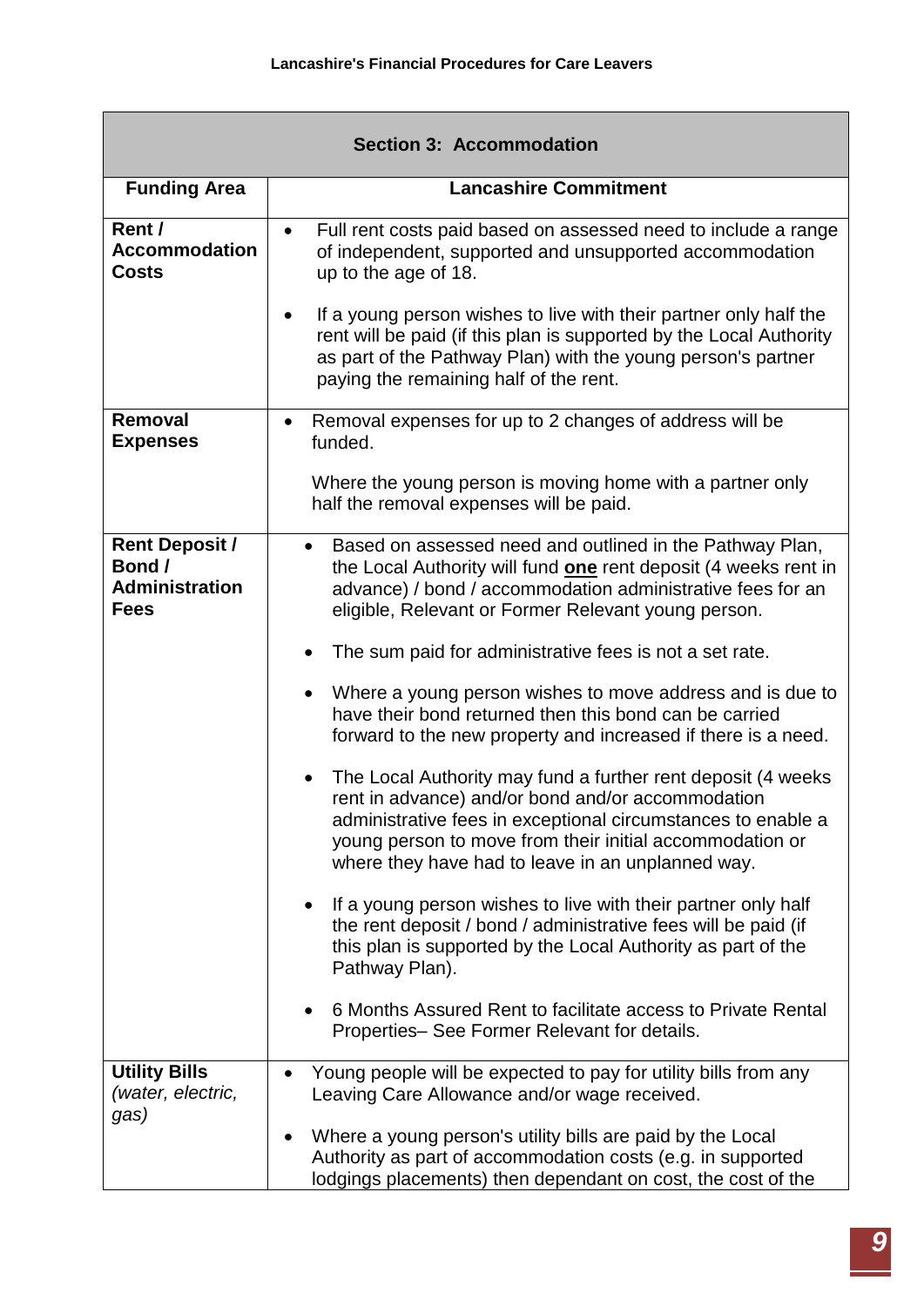|                                                                | utility bills or a contribution towards the cost will be deducted<br>from the Leaving Care Allowance received by the young<br>person.                                                                                                                                                                                                         |
|----------------------------------------------------------------|-----------------------------------------------------------------------------------------------------------------------------------------------------------------------------------------------------------------------------------------------------------------------------------------------------------------------------------------------|
| <b>Support</b>                                                 | The Local Authority will fund or provide the support the young<br>$\bullet$<br>person needs up to their 18 <sup>th</sup> birthday based on assessed<br>needs.                                                                                                                                                                                 |
| <b>Transportation</b><br>of Clothing and<br><b>Possessions</b> | Appropriate means of transporting / moving a young person's<br>$\bullet$<br>clothing and possessions will be provided (e.g. suitcase / holdall<br>/ rucksack).                                                                                                                                                                                |
| <b>Setting Up</b><br>Home<br><b>Allowance</b>                  | Setting up Home Allowance (Rates a & b) up to £2,450 up to 25<br>$\bullet$<br>years old. a) where a young person moves into a privately<br>rented accommodation and b) refers to social housing<br>accommodation where additional costs may be incurred such<br>as carpets etc. All based on assessed need.<br>Rate A: £2,250                 |
|                                                                | Rate B: £2,450                                                                                                                                                                                                                                                                                                                                |
|                                                                | Accessible by young people aged $16 - 25$ (up to age 25 as a<br>$\bullet$<br>maximum age) for setting up home items identified as needed<br>in the Pathway Plan and based on 'need', not 'want'.                                                                                                                                              |
|                                                                | The first TV licence will be funded by the LA and any<br>$\bullet$<br>subsequent TV licence up to the age of 18. A TV will not be<br>purchased for a young person without a TV licence being<br>funded.                                                                                                                                       |
|                                                                | When a young person moves into accommodation where they<br>$\bullet$<br>need their own contents insurance this will be funded for the<br>first year (and any subsequent years, up to the age of 18). This<br>is a mandatory payment to protect the young person's<br>belongings and is none transferable.                                     |
| <b>Starter Pack for</b><br><b>Setting Up</b><br>Home           | When a young person moves into their own independent<br>accommodation for the first time, as a one-off payment the<br>Local Authority will fund a £70 one off payment directly to the<br>young person which covers the following: £30 towards utilities,<br>£10 towards cleaning, £30 towards food as a 'starter pack' for a<br>young person. |
|                                                                | The Pathway Plan expenditure can also cover the purchase of a<br>$\bullet$<br>Carbon Monoxide monitor (where relevant), Fire Blanket, First<br>Aid Kit and Smoke Alarm (where not a legal requirement as part<br>of the tenancy).                                                                                                             |
|                                                                | In exceptional circumstances a second starter pack may be<br>provided for a young person moving on to other independent<br>accommodation.                                                                                                                                                                                                     |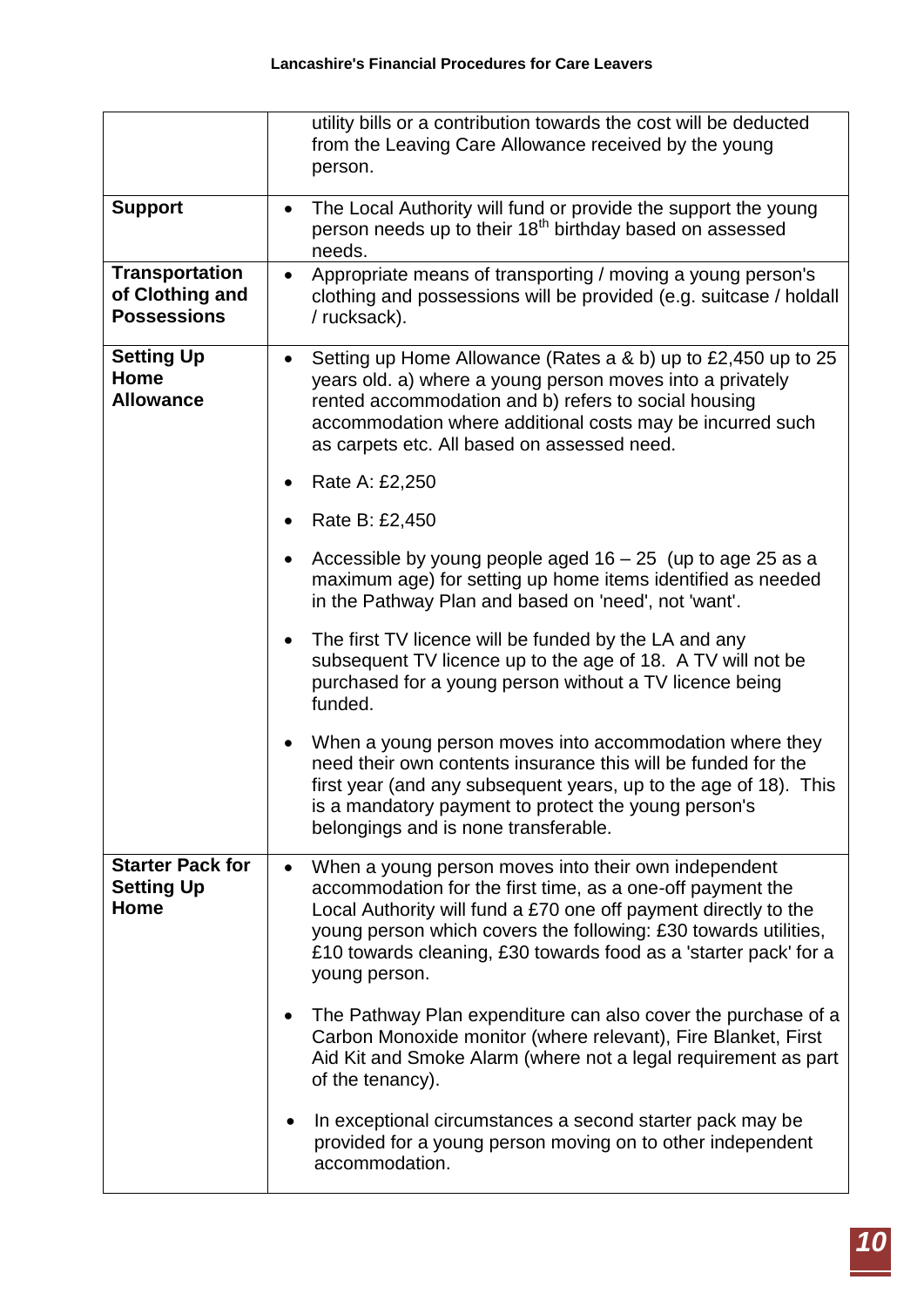|                                                                                                      | <b>Section 4: Education / Training / Employment</b>                                                                                                                                                                                                                                                                                                                                |
|------------------------------------------------------------------------------------------------------|------------------------------------------------------------------------------------------------------------------------------------------------------------------------------------------------------------------------------------------------------------------------------------------------------------------------------------------------------------------------------------|
| <b>Funding Area</b>                                                                                  | <b>Lancashire Commitment</b>                                                                                                                                                                                                                                                                                                                                                       |
| <b>Further</b><br><b>Education</b><br>$(A$ -Levels / AS<br>Levels / Further<br>Education<br>College) | Funding will be available for re-sitting GCSE's / A Levels / AS<br>$\bullet$<br>Levels if the young person requests and is committed to this.                                                                                                                                                                                                                                      |
|                                                                                                      | Young people commencing a course of Further Education from<br>$\bullet$<br>the age of 16 and before the age of 19 may be entitled to<br>access the 16-19 Bursary Fund and receive a bursary of up to<br>£1,200 a year from their school, college or training provider to<br>fund transport costs or equipment.                                                                     |
|                                                                                                      | Schools / colleges / training providers will set out the conditions<br>$\bullet$<br>students should meet to receive a bursary (e.g. attendance or<br>behaviour) and when it will be paid.                                                                                                                                                                                          |
|                                                                                                      | If a young person cannot access the Bursary Fund during<br>$\bullet$<br>college / school holidays then the Leaving Care Allowance<br>Enhancement can be paid to the young person to replace the<br>Bursary Fund amount up to a maximum of £25 a week. This is<br>conditional on the young person planning to continue the course<br>after the college / school holidays.           |
|                                                                                                      | If a young person cannot access the Bursary Fund at all then<br>$\bullet$<br>the Leaving Care Allowance Enhancement can be paid to the<br>young person to cover the cost of public transport costs or<br>equipment up to a maximum amount of $£25$ a week. Receipt of<br>the Leaving Care Allowance Enhancement is based on<br>satisfactory attendance levels at college / school. |
|                                                                                                      | If an eligible or relevant young person is a parent and wishes to<br>continue with a Further Education course of study they may be<br>entitled to access a Care to Learn Grant for funding towards<br>childcare and travel costs.                                                                                                                                                  |
|                                                                                                      | https://www.gov.uk/care-to-learn/how-to-claim                                                                                                                                                                                                                                                                                                                                      |
| <b>Course</b><br><b>Equipment</b><br>(books,                                                         | Young people can access the Bursary Fund (up to £1200) via<br>$\bullet$<br>the college to fund public transport costs or equipment.                                                                                                                                                                                                                                                |
| stationary, trips<br>linked to course<br>of study,<br>computer etc)                                  | An application for a Personal Education Plan Support<br>$\bullet$<br>Allowance (PEPSA) application is to be made to cover the cost<br>of one-off course equipment or educational trips.                                                                                                                                                                                            |
|                                                                                                      | Where a Personal Education Plan Support Allowance<br>٠<br>application has been received up to the maximum amount or<br>applied for and refused and the young person is unable to<br>access the Bursary Fund then necessary course equipment<br>may be funded from the Leaving Care budget, based on                                                                                |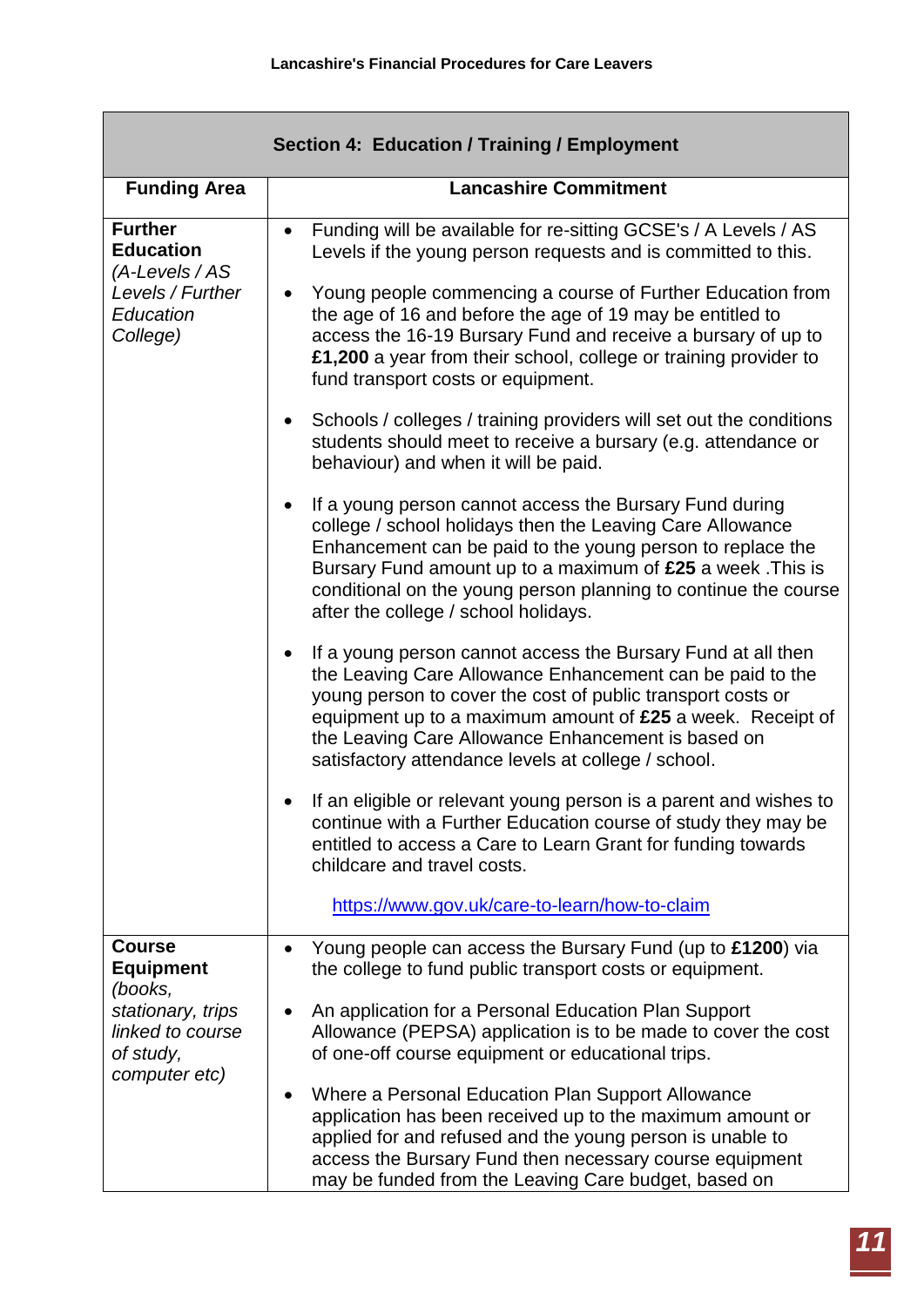|                                                                        | assessed need<br>Eligible and relevant young people who are parents may be<br>$\bullet$<br>able to access a Care to Learn Grant to cover costs of transport<br>towards attending their course                                                                                                                                                                                                                                                                                                                                     |
|------------------------------------------------------------------------|-----------------------------------------------------------------------------------------------------------------------------------------------------------------------------------------------------------------------------------------------------------------------------------------------------------------------------------------------------------------------------------------------------------------------------------------------------------------------------------------------------------------------------------|
| <b>Part-Time</b><br>Education /<br>Training /<br><b>Voluntary Work</b> | A Leaving Care Allowance Enhancement of up to £25 a week<br>$\bullet$<br>may be paid on top of any Leaving Care Allowance to young<br>people undertaking part-time education / training and/or a<br>minimum of 5 hours voluntary work per week as an incentive to<br>continue this if they cannot access a Bursary Fund.<br>Where a Leaving Care Allowance Enhancement is paid to a<br>$\bullet$<br>young person for attending part-time training, education or<br>undertaking voluntary work it may be paid to them as a regular |
|                                                                        | payment at the same time as the Leaving Care Allowance, in<br>advance or retrospectively, based on attendance and<br>commitment.<br>Payment of any Leaving Care Allowance Enhancement may be<br>$\bullet$<br>time-limited                                                                                                                                                                                                                                                                                                         |
|                                                                        | Where a young person receiving a Leaving Care Allowance is<br>undertaking part-time employment then their income will not be<br>deducted from any Leaving Care Allowance received as an<br>incentive to encourage them to continue to work.                                                                                                                                                                                                                                                                                       |
| <b>Higher</b><br><b>Education</b>                                      | <b>Explained in the Procedures and Policy relating to Former</b><br><b>Relevant and Qualifying care leavers</b>                                                                                                                                                                                                                                                                                                                                                                                                                   |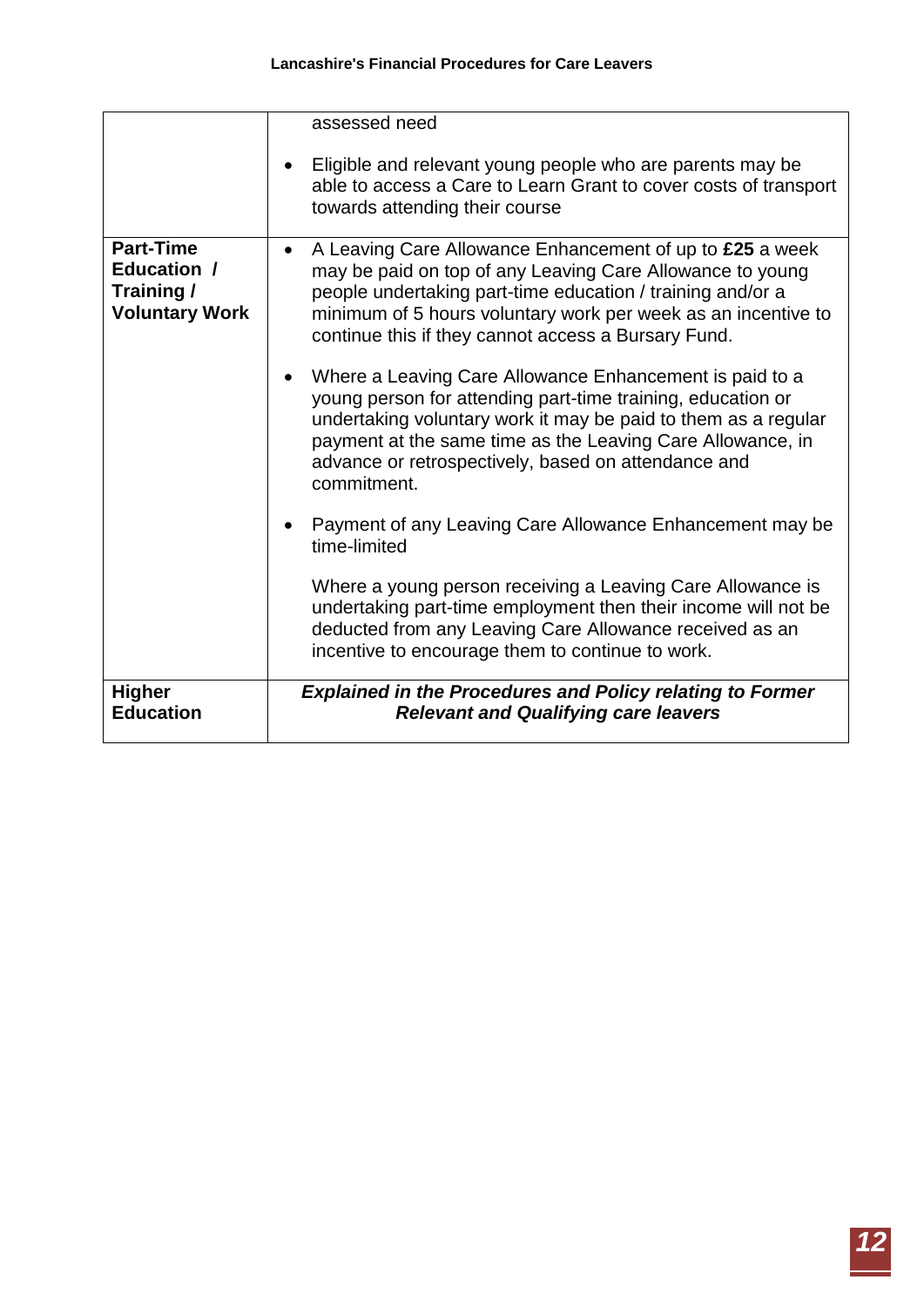|                                                                               | <b>Section 5: Leisure and wellbeing</b>                                                                                                                                                                                                                                                                                                                                                                                                     |
|-------------------------------------------------------------------------------|---------------------------------------------------------------------------------------------------------------------------------------------------------------------------------------------------------------------------------------------------------------------------------------------------------------------------------------------------------------------------------------------------------------------------------------------|
| <b>Funding Area</b>                                                           | <b>Lancashire Commitment</b>                                                                                                                                                                                                                                                                                                                                                                                                                |
| <b>Celebrations</b>                                                           | A £50 allowance will be provided for eligible and relevant young<br>$\bullet$<br>people in recognition of their 17 <sup>th</sup> and 18 <sup>th</sup> Birthdays<br>On two occasions 1 weeks' extra full Leaving Care Allowance at<br>$\bullet$<br>the rate of £57.90 will be provided to support a young person to<br>celebrate one recognised religious/cultural celebration a year at<br>age 17 and at 18. An example might be Christmas. |
| Hobbies /<br><b>Leisure</b><br><b>Activities /</b><br><b>Talents / Skills</b> | Funding may be agreed to support young people to be involved<br>$\bullet$<br>in hobbies or structured leisure activities, or to support a talent<br>or skill; based on assessed need and benefit to the young<br>person.                                                                                                                                                                                                                    |
|                                                                               | Funding may be provided for a regular activity or equipment<br>٠<br>costs.                                                                                                                                                                                                                                                                                                                                                                  |
| <b>Driving Lessons</b>                                                        | Driving lessons will be funded if linked to a future career or<br>$\bullet$<br>employment where the young person has demonstrated a<br>commitment to this plan up to their 18 <sup>th</sup> birthday. These may<br>start before they are 18 but end afterwards.                                                                                                                                                                             |
|                                                                               | The young person will be expected to contribute 10% towards<br>$\bullet$<br>the cost of each driving lesson.                                                                                                                                                                                                                                                                                                                                |
|                                                                               | Driving lessons will not be funded if there are concerns<br>$\bullet$<br>regarding a young person's substance or alcohol misuse or<br>offending behaviour related to motor vehicles.                                                                                                                                                                                                                                                        |
|                                                                               | The number of lessons provided will be based on assessed<br>need and not exceed a total of 20 lessons. For eligible and<br>relevant young people supported by Transitions/SEND<br>additional lessons may be funded based on assessed need.                                                                                                                                                                                                  |
|                                                                               | Where driving lessons are agreed, funding will be made<br>available for the cost of lessons up to the theory test and if this<br>is passed successfully, to the practical test.                                                                                                                                                                                                                                                             |
|                                                                               | Funding for one theory test and one practical test will be<br>provided by the Local Authority.                                                                                                                                                                                                                                                                                                                                              |
| <b>Driving Licence</b>                                                        | Provisional licence will be funded up to the YP's 25 <sup>th</sup><br>birthday.<br>$\bullet$<br>Any loss to the driving licence is the responsibility of the young<br>person and replacement costs met by them.                                                                                                                                                                                                                             |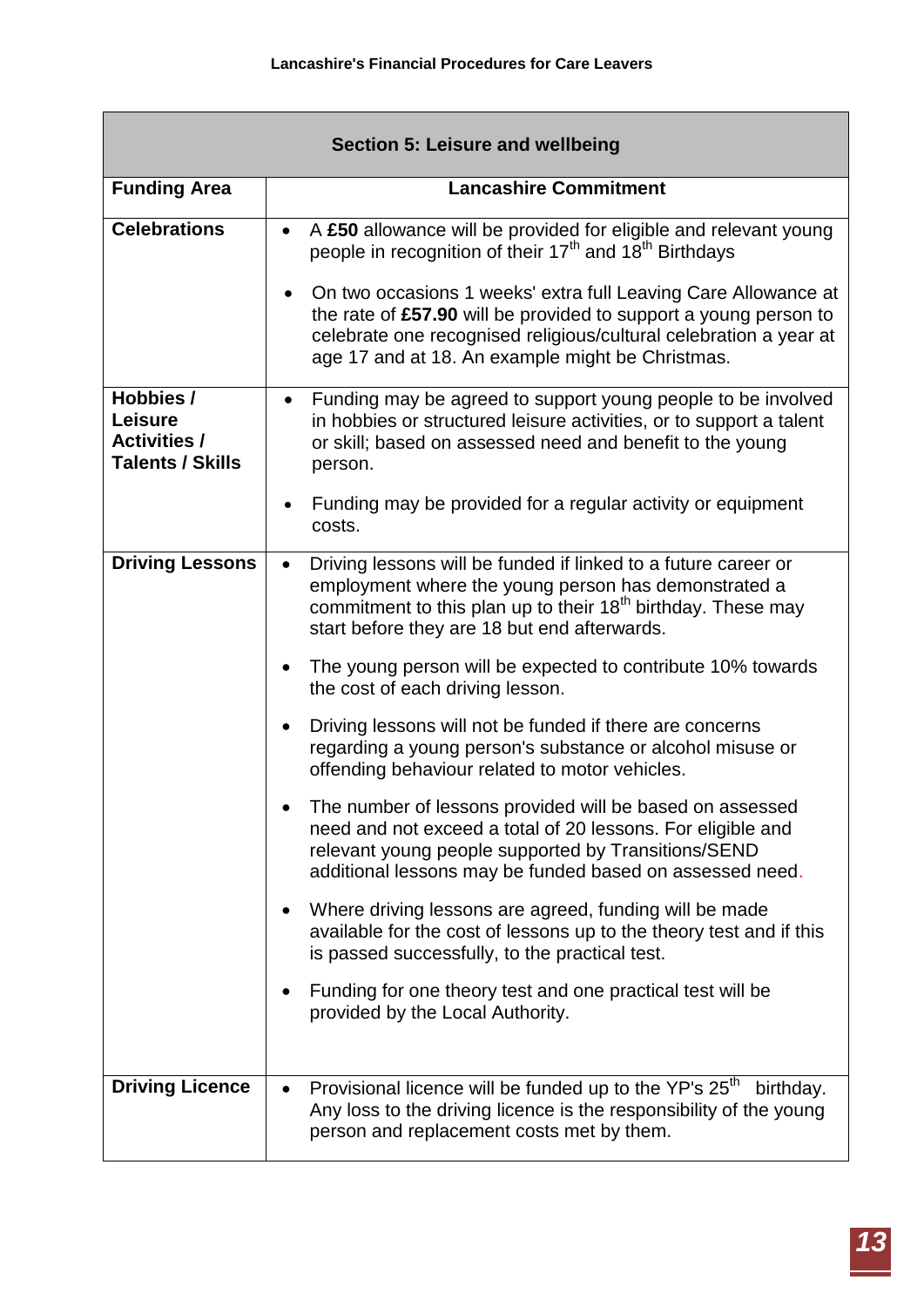| <b>Passport</b>                                                      | Funding of a passport will be provided up to the age of 25. Any<br>$\bullet$<br>loss to the passport is the responsibility of the young person<br>and replacement costs met by them.                                                                                                                                                                                                      |
|----------------------------------------------------------------------|-------------------------------------------------------------------------------------------------------------------------------------------------------------------------------------------------------------------------------------------------------------------------------------------------------------------------------------------------------------------------------------------|
| <b>Clothing</b><br><b>Allowance</b><br>(Day-to-day,<br>interview and | A £150 clothing allowance will be provided twice a year for<br>$\bullet$<br>relevant and eligible young people living independently up to<br>their 18 <sup>th</sup> birthday.                                                                                                                                                                                                             |
| work wear/<br>maternity)                                             | Up to £100 Interview clothing or work wear clothing allowance<br>$\bullet$<br>may be paid to young people living independently to assist them<br>in obtaining a job or a college/ university place or undertake a<br>specific job up to their 18 <sup>th</sup> birthday.                                                                                                                  |
|                                                                      | Up to £100 Maternity Clothing allowance for those care leavers<br>$\bullet$<br>living independently up to their 18 <sup>th</sup> birthday.                                                                                                                                                                                                                                                |
|                                                                      | Where a young person is in custody the full day-to-day clothing<br>allowance will not be provided. Clothing will be provided during<br>the period of custody based on assessed need (e.g.<br>underwear).                                                                                                                                                                                  |
|                                                                      | On release from custody, additional items of clothing may be<br>funded dependant on length of custodial sentence and need<br>and dependant on cooperation with Pathway Planning.                                                                                                                                                                                                          |
| <b>Cold Weather</b><br><b>Fuel Payments</b>                          | Additional financial support may be offered in extreme<br>$\bullet$<br>conditions and may include a contribution to heating costs or<br>additional blankets / heaters being provided equipment.                                                                                                                                                                                           |
| <b>Transport Costs</b>                                               | Transport to voluntary work, education or training: Where costs<br>$\bullet$<br>for this cannot be covered by the Bursary Fund or training<br>provider this will be funded based on attendance. Most transport<br>costs are expected to be covered by the Leaving Care<br>Allowance Enhancement.                                                                                          |
|                                                                      | Transport to full or part-time employment will be funded by the<br>LA as an incentive to continue in employment.                                                                                                                                                                                                                                                                          |
|                                                                      | For contact: Funding will be provided to enable a young person<br>$\bullet$<br>to maintain contact with significant family and friends at public<br>transport rate (cheapest viable option) based on assessed need<br>and where family / friends do not live in the local area.                                                                                                           |
| <b>Health Costs</b>                                                  | Young people aged 16-18 may be able to get help towards<br>$\bullet$<br>health costs relating to NHS prescription charges, NHS dental<br>treatment including check-ups, sight tests, vouchers towards<br>the cost of glasses or contact lenses, travel costs to and from<br>hospital for treatment under a consultant or on referral by a<br>doctor or dentist, wigs and fabric supports. |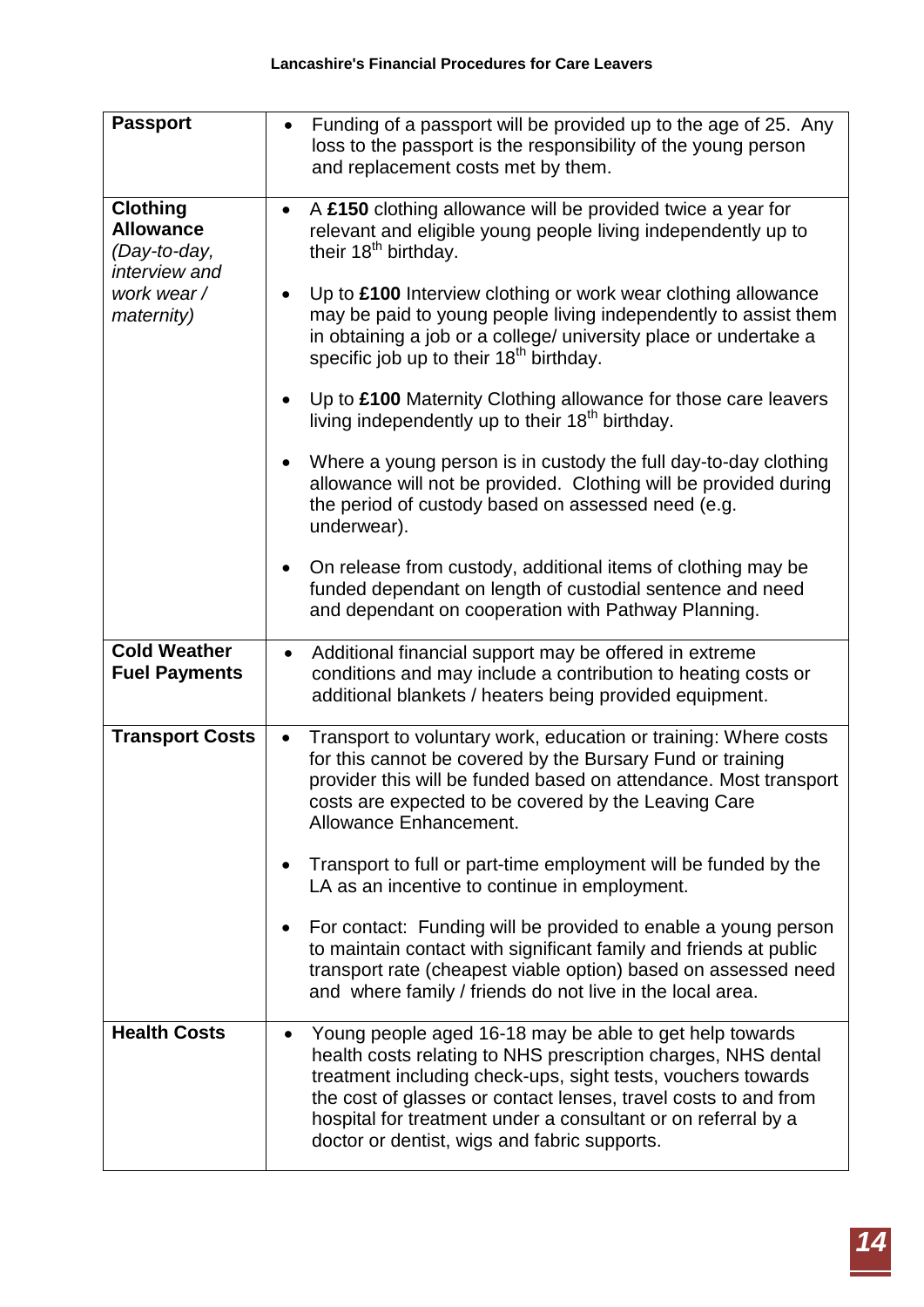Г

| <b>Financial Provision for 'Former Relevant' Young People</b> |                                                                        |
|---------------------------------------------------------------|------------------------------------------------------------------------|
|                                                               | <b>Contents</b>                                                        |
| <b>Section 1</b>                                              | <b>Definitions</b>                                                     |
|                                                               | <b>Former Relevant Young Person</b>                                    |
|                                                               | Former Relevant Young People pursuing Further Education or<br>Training |
| <b>Section 2</b>                                              | <b>Income</b>                                                          |
|                                                               | Income / Benefits                                                      |
|                                                               | <b>Emergency Payments</b>                                              |
|                                                               | Income in Higher Education<br>$\bullet$                                |
|                                                               | Income in Further Education                                            |
| <b>Section 3</b>                                              | <b>Accommodation</b>                                                   |
|                                                               | <b>Rent / Accommodation Costs</b>                                      |
|                                                               | <b>Removal Expenses</b>                                                |
|                                                               | Rent Deposit / Bond / Administration Fees                              |
|                                                               | <b>Utility Bills</b>                                                   |
|                                                               | Support                                                                |
|                                                               | <b>Transportation of Clothing and Possessions</b>                      |
|                                                               | Setting Up Home Allowance                                              |
|                                                               | <b>Starter Pack for Setting Up Home</b>                                |
| <b>Section 4</b>                                              | <b>Education / Training / Employment</b>                               |
|                                                               | <b>Higher Education</b>                                                |
|                                                               | Income in Higher Education                                             |
|                                                               | <b>Higher Education Vacation Accommodation</b>                         |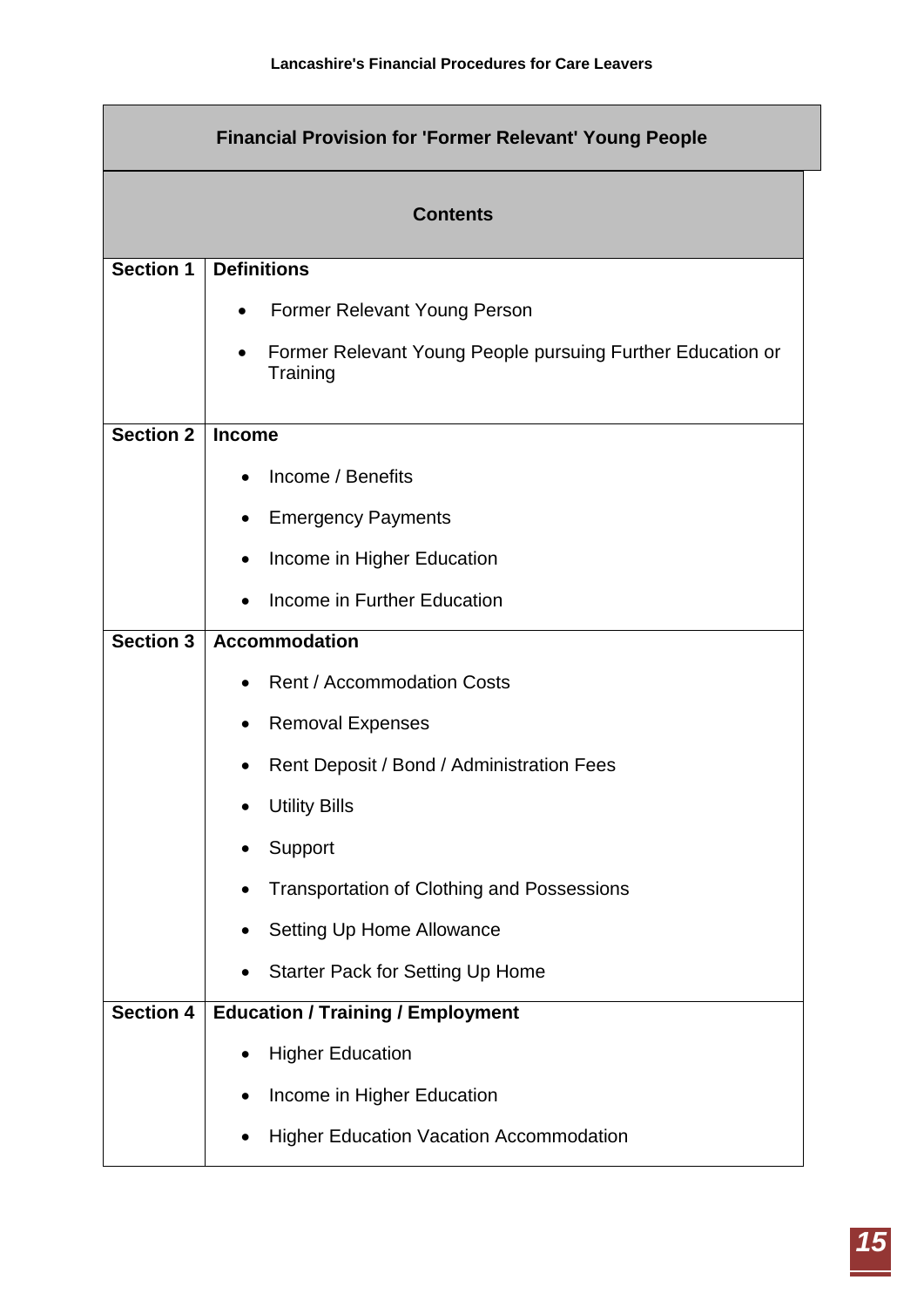|                  | <b>Course Equipment</b><br>$\bullet$                                   |
|------------------|------------------------------------------------------------------------|
|                  | <b>Further Education</b>                                               |
|                  | Part-Time Education, Part-Time Employment, Voluntary Work<br>$\bullet$ |
| <b>Section 5</b> | <b>Leisure and Wellbeing</b>                                           |
|                  | Celebrations                                                           |
|                  | Hobbies / Leisure Activities / Talents / Skills                        |
|                  | <b>Driving Lessons</b>                                                 |
|                  | <b>Driving Licence</b>                                                 |
|                  | Passport                                                               |
|                  | <b>Clothing Allowance</b>                                              |
|                  | <b>Cold Weather Fuel Payments</b>                                      |
|                  | <b>Transport Costs</b>                                                 |
|                  | <b>Health Costs</b>                                                    |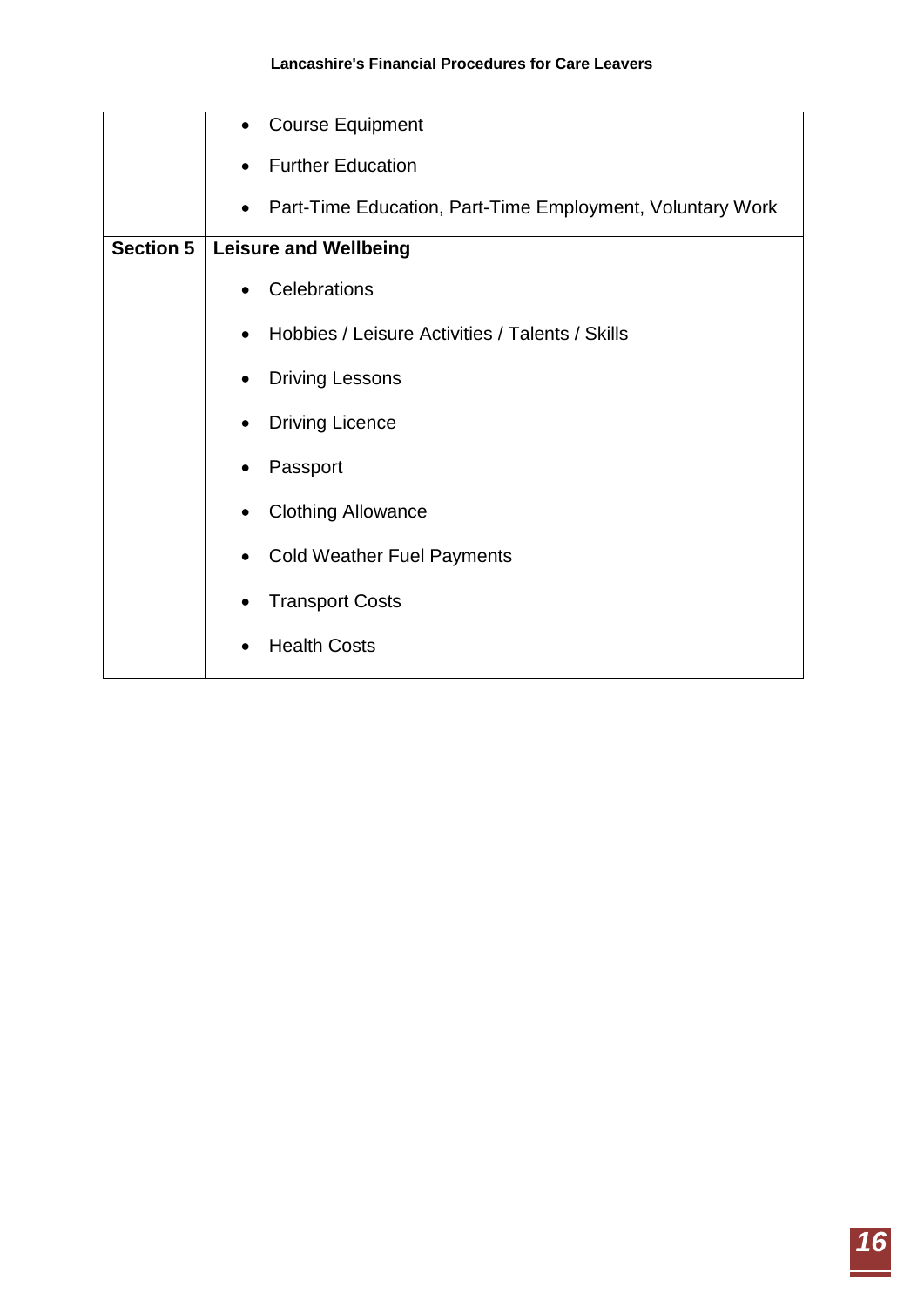# **Section 1: Definitions**

This document relates to financial provision for young people who are considered 'Former Relevant' under:

- The Children (Leaving Care) Act 2000
- The Children Act 1989 Guidance and Regulations 2010 Volume 2: Care Planning, Placement and Case Review Regulations
- The Children Act 1989 Guidance and Regulations 2015 Volume 3: Planning Transitions to Adulthood
- The Care Leavers (England) Regulations 2010
- The Children and Social Work Act 2017
- The Lancashire Corporate Parenting Strategy

These may be defined as:

# **Former Relevant Young People**

- 18 25 year olds who have been eligible and/or relevant before the age of 18.
- The upper age limit is extended up to 25 years where the young person is being supported to the end of a Further/Higher Education or training programme which commenced before the young person was 21 years old.
- Extending existing entitlements so that all care leavers will be able to access support from a local authority Personal Adviser to age 25.
- Unaccompanied asylum seeking young people who were eligible or relevant prior to reaching the age of 18 years are considered Former Relevant young people under the Children (Leaving Care) Act 2000. However, they also have an asylum and immigration status which may affect the support provided to them as a care leaver, including financial support (see Policy and Procedures relating to Unaccompanied Asylum Seeking Children).

[Unaccompanied Asylum Seeking Children](http://www.proceduresonline.com/lancashirecsc/p_uasc.html?zoom_highlight=unaccompanied+asylum+seekers)

#### **Former Relevant young people pursuing further education or training**

• There is also an additional category of Former Relevant young people who are over the age of 21 but before the age of 25 and have advised the responsible local authority that they are pursuing or wish to pursue a course of training or education (see Policy and Procedures for duties of the Local Authority towards and support that may be provided to this category of young people).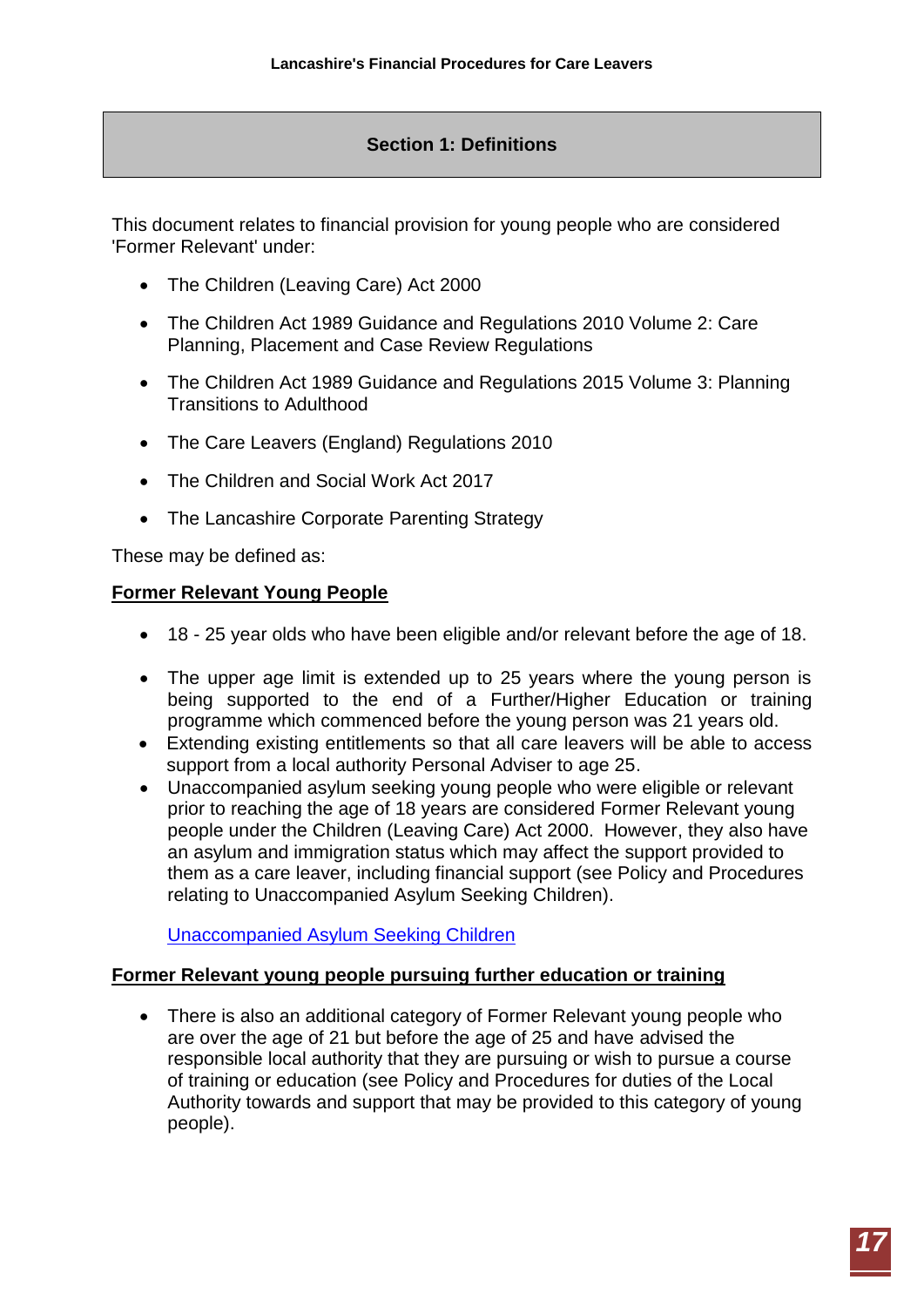#### [Children Act 1989: transition to adulthood for care leavers -](https://www.gov.uk/government/publications/children-act-1989-transition-to-adulthood-for-care-leavers) Publications - [GOV.UK](https://www.gov.uk/government/publications/children-act-1989-transition-to-adulthood-for-care-leavers)

T

| <b>Section 2: Income</b>                       |                                                                                                                                                                                                                                                                                                                                                                                                     |
|------------------------------------------------|-----------------------------------------------------------------------------------------------------------------------------------------------------------------------------------------------------------------------------------------------------------------------------------------------------------------------------------------------------------------------------------------------------|
| <b>Funding Area</b>                            | <b>Lancashire Commitment</b>                                                                                                                                                                                                                                                                                                                                                                        |
| Income /<br><b>Benefits</b>                    | For Former Relevant Care Leavers their income will usually be<br>$\bullet$<br>from employment, benefits (e.g. Universal Credit, Jobseekers<br>Allowance / Income Support / Employment Support<br>Allowance/Universal Credit or a combination of both.                                                                                                                                               |
|                                                | It is expected that claims for benefits will be made in a timely<br>$\bullet$<br>way and young people are expected to co-operate with<br>arrangements to submit a claim.                                                                                                                                                                                                                            |
|                                                | The LA will fund up to 5 weeks Leaving Care Allowance to<br>$\bullet$<br>ensure the young person does not start with a deficit due to<br>advanced payments. This will be for the first benefit claim<br>ONLY.                                                                                                                                                                                       |
|                                                | Where a pregnant Former Relevant young person's benefits are<br>$\bullet$<br>stopped due to changing from Job Seekers Allowance to<br>Income Support/Universal Credit, the Local Authority may<br>provide a Leaving Care Allowance in place of benefit income,<br>until they receive Income Support.                                                                                                |
|                                                | Any financial support paid to an eligible or relevant young<br>person in custody ceases when the young person reaches the<br>age of 18. One-off payments may be made in exceptional<br>circumstances. However, if a young adult who is released from<br>custody after 18 and is considered to be in need, provision can<br>be made as part of the Pathway Plan to fund essential clothing<br>items. |
| <b>Emergency</b><br><b>Payments</b>            | In exceptional and emergency circumstances the Local<br>Authority may make an additional one-off payment up to the<br>Leaving Care Allowance to a young person at an amount based<br>on assessed need.                                                                                                                                                                                              |
|                                                | Payment of any additional Leaving Care Allowance may be in<br>٠<br>kind (e.g. food, utility card top up) rather than cash.                                                                                                                                                                                                                                                                          |
| Income in<br><b>Higher</b><br><b>Education</b> | See section on Training / Employment / Education                                                                                                                                                                                                                                                                                                                                                    |
| Income in<br><b>Further</b>                    | See section on Training / Employment / Education                                                                                                                                                                                                                                                                                                                                                    |

 $\blacksquare$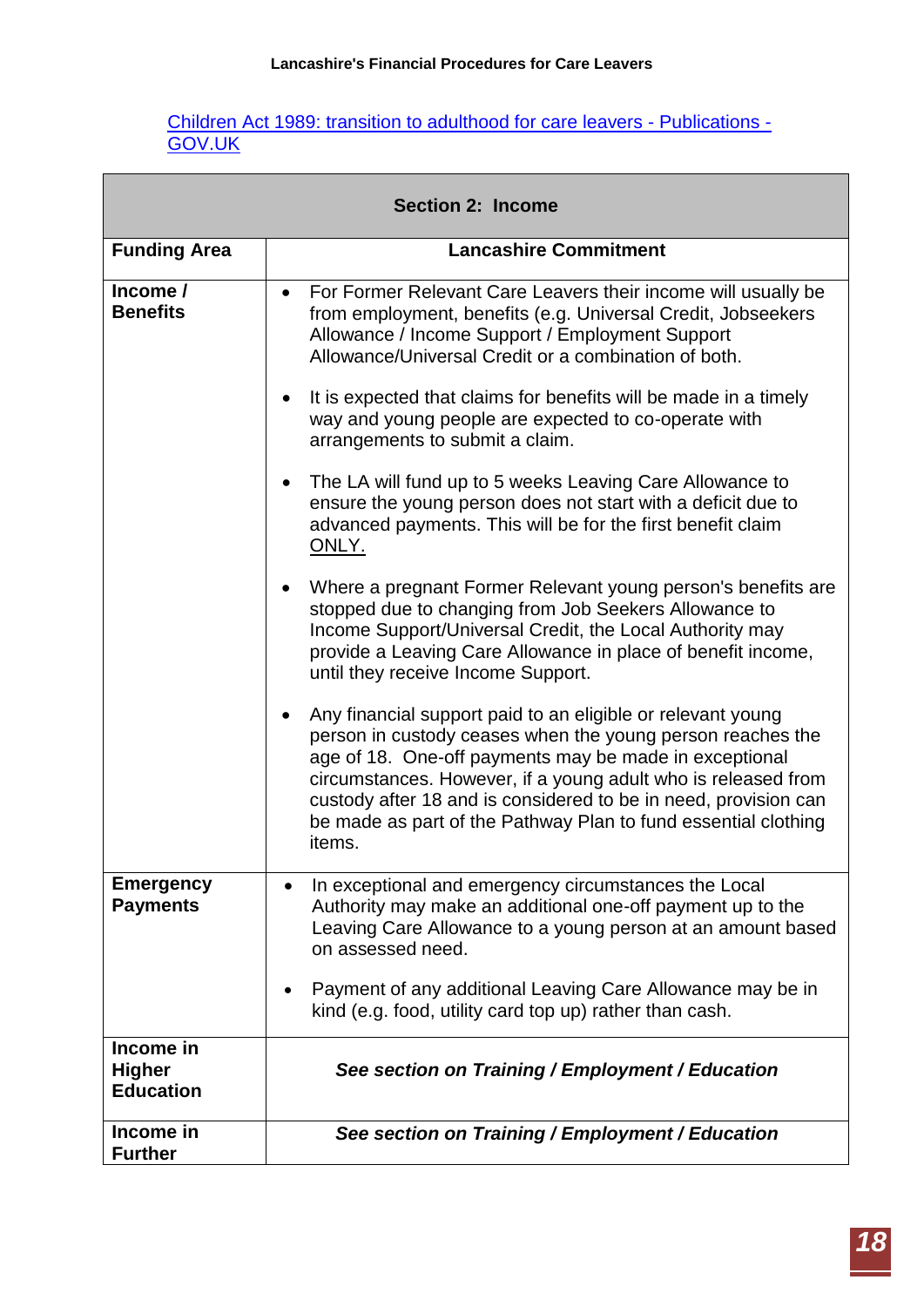| ᄃᆚ<br>عدم في<br>---<br>aucation<br>- 1<br>$\cdots$ |  |
|----------------------------------------------------|--|
|                                                    |  |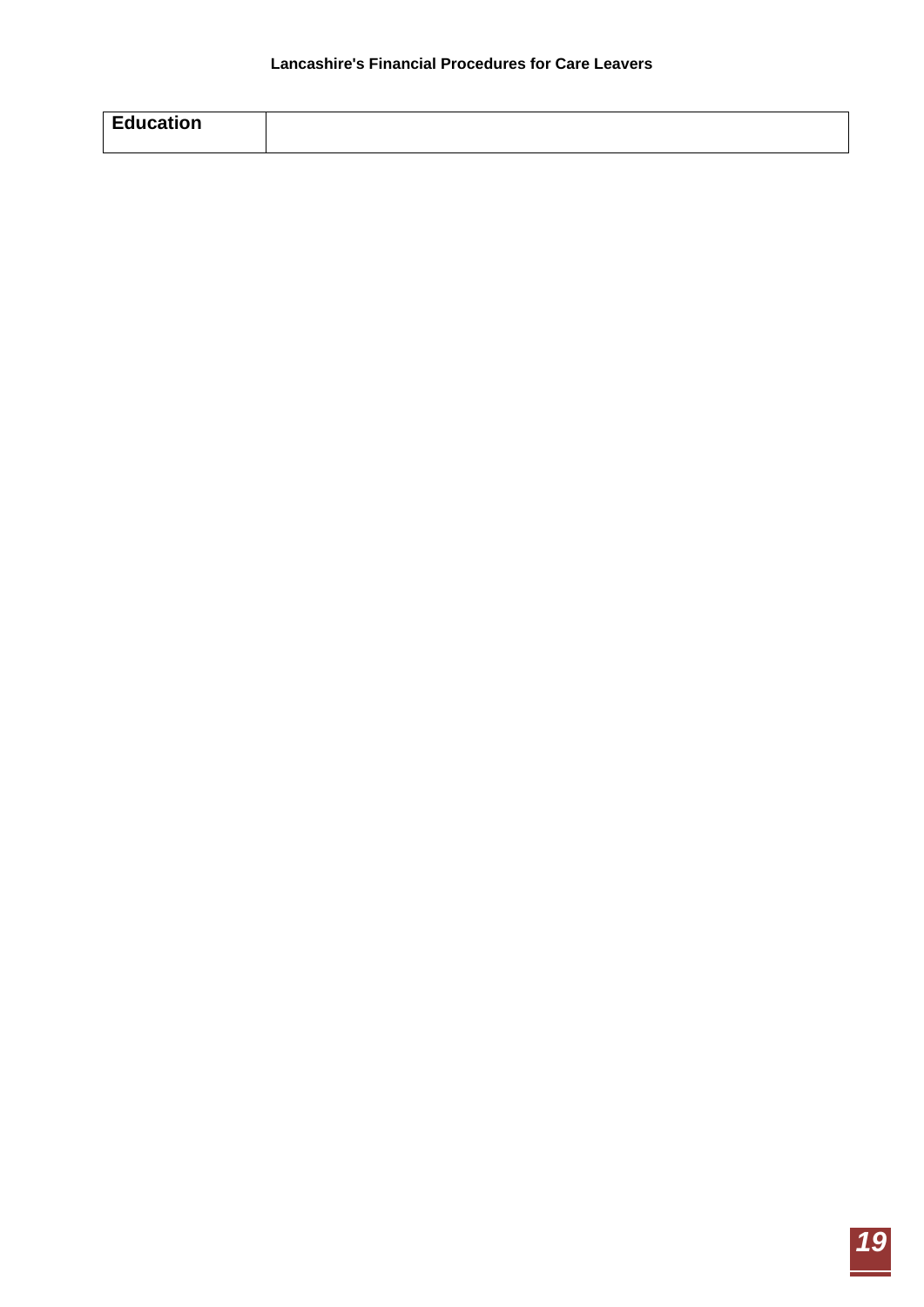|                                                                  | <b>Section 3: Accommodation</b>                                                                                                                                                                                                                                                                                         |
|------------------------------------------------------------------|-------------------------------------------------------------------------------------------------------------------------------------------------------------------------------------------------------------------------------------------------------------------------------------------------------------------------|
| <b>Funding Area</b>                                              | <b>Lancashire Commitment</b>                                                                                                                                                                                                                                                                                            |
| Rent /<br><b>Accommodation</b><br><b>Costs</b>                   | Beyond the age of 18, rent / accommodation costs are the<br>$\bullet$<br>responsibility of the young person via income, Housing Benefit<br>or Local Housing Allowance (LHA).                                                                                                                                            |
|                                                                  | There may be occasions when a young person will need an<br>$\bullet$<br>additional 20% Rent Top-Up to enable them to remain in the<br>community where they are currently living. A LHA Top-Up will<br>be based on assessed need and where the young person has<br>demonstrated their ability to maintain their tenancy. |
| Removal<br><b>Expenses</b>                                       | Removal expenses for up to 2 changes of address will be<br>$\bullet$<br>funded by the Local Authority if these have not already been<br>utilised.                                                                                                                                                                       |
|                                                                  | Where the young person is moving home with a partner only<br>half the removal expenses will be paid.                                                                                                                                                                                                                    |
| Rent deposit /<br>Bond /<br><b>Administration</b><br><b>Fees</b> | Based on assessed need and outlined in the Pathway Plan, the<br>$\bullet$<br>Local Authority will fund <b>one</b> rent deposit (4 weeks rent in<br>advance) / bond / accommodation administrative fees for an<br>eligible, Relevant or Former Relevant young person.                                                    |
|                                                                  | The sum paid for administrative fees is not a set rate.                                                                                                                                                                                                                                                                 |
|                                                                  | Where a young person wishes to move address and is due to<br>$\bullet$<br>have their bond returned then this bond can be carried forward<br>to the new property and increased if there is a need.                                                                                                                       |
|                                                                  | The Local Authority may fund a further rent deposit (4 weeks<br>rent in advance) and/or bond and/or accommodation<br>administrative fees in exceptional circumstances to enable a<br>young person to move from their initial accommodation or where<br>they have had to leave in an unplanned way.                      |
|                                                                  | If a young person wishes to live with their partner only half the<br>rent deposit / bond / administrative fees will be paid (if this plan<br>is supported by the Local Authority as part of the Pathway<br>Plan).                                                                                                       |
|                                                                  | Where the young person has not received a rent deposit / bond<br>$\bullet$<br>/ administration costs prior to their 21 <sup>st</sup> birthday this financial<br>assistance remains available to the young person up to their<br>25 <sup>th</sup> birthday.                                                              |
|                                                                  | There may be occasions when a young person will need an<br>additional 20% Rent Top-Up to enable them to remain in the                                                                                                                                                                                                   |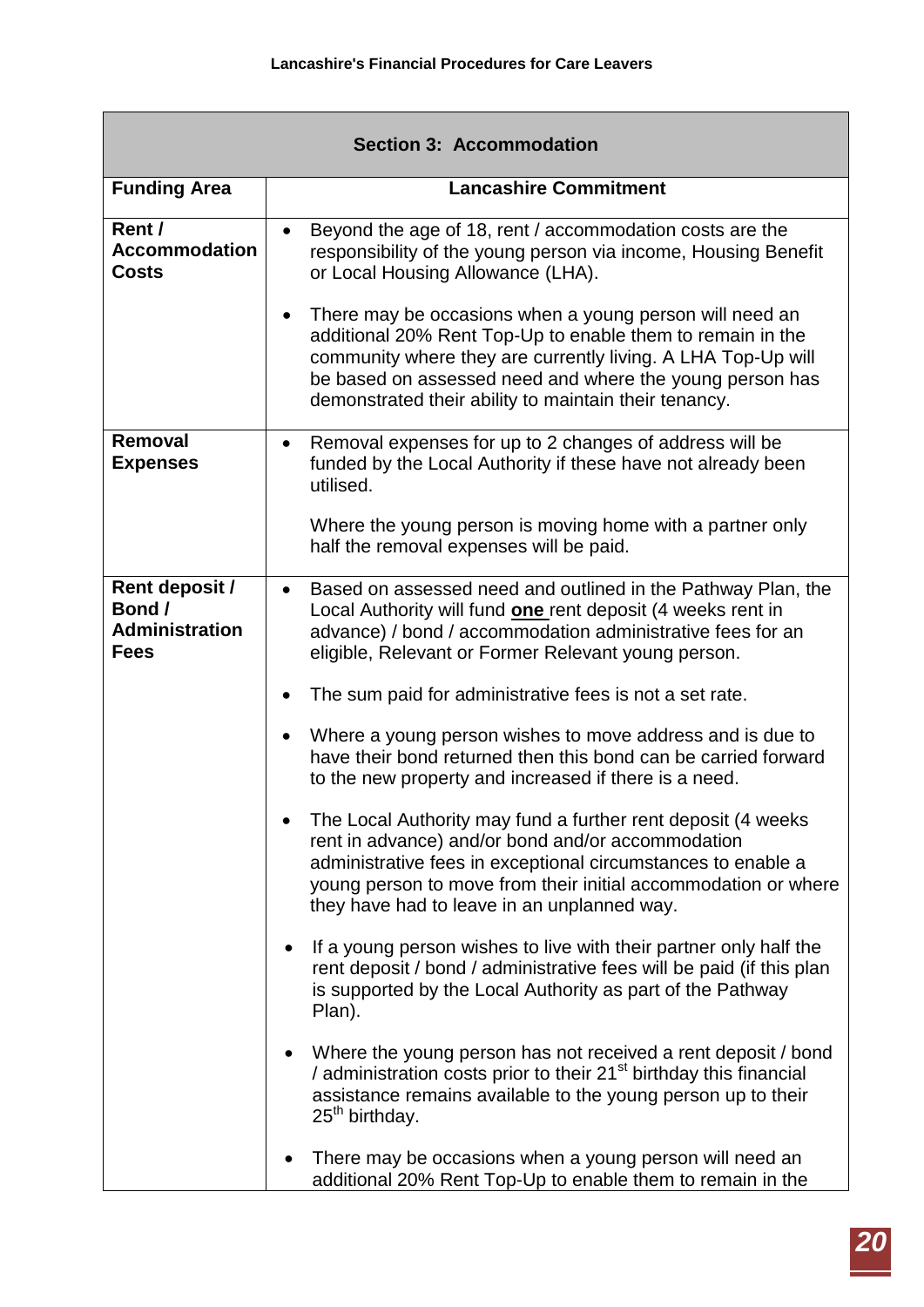| <b>Utility Bills</b><br>Young person is responsible from income or benefits.<br>(Water, Electric,<br><b>Gas, Council</b><br>Former Relevant care leavers can access the Council<br>Tax etc.)<br>Tax Grant to ensure their council tax is being paid by the<br>Local Authority up to their 25 <sup>th</sup> birthday.<br>Council tax will be paid to the amount that the young<br>$\bullet$<br>person is liable for, up to the age of 25.<br>If the young person is entitled to any council tax<br>$\bullet$<br>exemptions due to their income and/or benefits, LCC will<br>pay the remainder.<br>If a young person resides with someone, who is not a<br>care leaver and both parties are liable for council tax<br>payments for the full amount will be paid.<br>Young people in Staying Put arrangements will not<br>receive a Council Tax Grant as this is the responsibility of<br>their previous foster carers. (See Staying Put<br>Procedure on Tri-X). |  |
|---------------------------------------------------------------------------------------------------------------------------------------------------------------------------------------------------------------------------------------------------------------------------------------------------------------------------------------------------------------------------------------------------------------------------------------------------------------------------------------------------------------------------------------------------------------------------------------------------------------------------------------------------------------------------------------------------------------------------------------------------------------------------------------------------------------------------------------------------------------------------------------------------------------------------------------------------------------|--|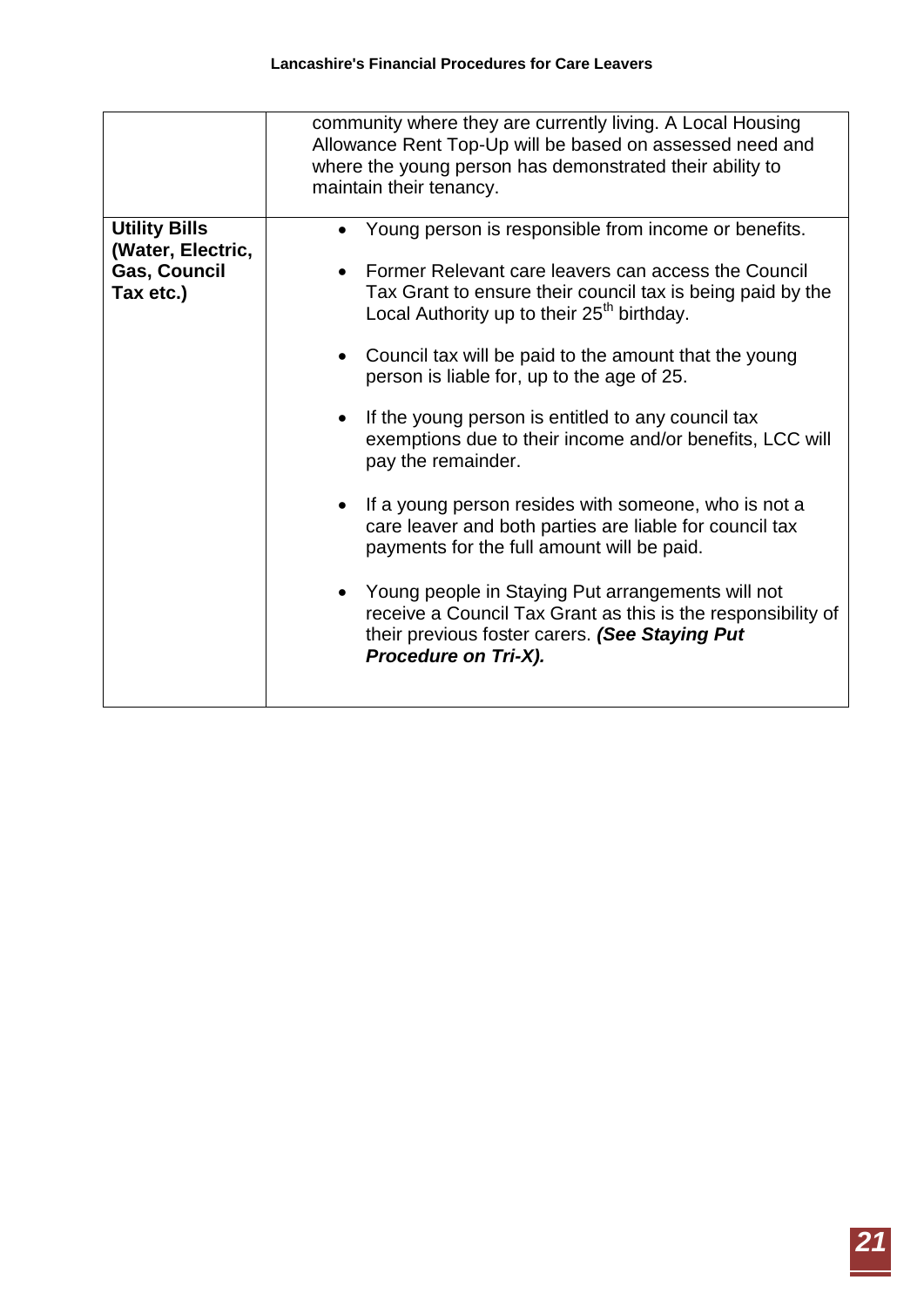| <b>Support</b>                                                 | A young person's support needs should be assessed through<br>$\bullet$<br>the Pathway Plan Needs Assessment and outlined in the<br>Pathway Plan. Support may be provided by a range or<br>resources and services.                                                                                                                                                                                                                                                                                                                                                                                                                                                                                                                                                             |
|----------------------------------------------------------------|-------------------------------------------------------------------------------------------------------------------------------------------------------------------------------------------------------------------------------------------------------------------------------------------------------------------------------------------------------------------------------------------------------------------------------------------------------------------------------------------------------------------------------------------------------------------------------------------------------------------------------------------------------------------------------------------------------------------------------------------------------------------------------|
|                                                                | Where a looked after young person is in their final year of a<br>$\bullet$<br>course of education or training when they reach the age of 18,<br>as part of their Pathway Plan it may be agreed for them to<br>remain in their placement, (e.g. foster placement, residential<br>placement, supported lodgings placement) until they finish their<br>course. Dependant on the circumstances, funding for the<br>placement and support by the Local Authority may continue<br>under the same arrangement as it did prior to the young person<br>becoming looked after or may be under a different arrangement.<br>However, prior to this being agreed, entitlement to alternative<br>sources of funding will need to be considered before<br>continuation of funding is agreed. |
|                                                                | Young people with a physical and/or mental disability may be<br>$\bullet$<br>entitled to claim Disability Living Allowance which can be used<br>to provide additional support they may need.                                                                                                                                                                                                                                                                                                                                                                                                                                                                                                                                                                                  |
|                                                                | Any payments related to Staying Put please see separate<br>٠<br><b>Staying Put Policy.</b>                                                                                                                                                                                                                                                                                                                                                                                                                                                                                                                                                                                                                                                                                    |
|                                                                | Where a young person's needs mean they are entitled to a<br>$\bullet$<br>service from Health or Adult and Community Services then any<br>support and care needs will be funded as part of their Care Plan<br>under these services.                                                                                                                                                                                                                                                                                                                                                                                                                                                                                                                                            |
| <b>Transportation</b><br>of Clothing and<br><b>Possessions</b> | Appropriate means of transporting / moving a young person's<br>$\bullet$<br>clothing and possessions will be provided (e.g. suitcase /<br>holdall / rucksack).                                                                                                                                                                                                                                                                                                                                                                                                                                                                                                                                                                                                                |
| <b>Setting Up</b><br>Home<br><b>Allowance</b><br>(SUHA)        | Setting up Home Allowance (Rates a & b) up to £2,450 up to 25<br>$\bullet$<br>years old. a) where a young person moves into a privately<br>rented accommodation and b) refers to social housing<br>accommodation where additional costs may be incurred such as<br>carpets etc. All based on assessed need.                                                                                                                                                                                                                                                                                                                                                                                                                                                                   |
|                                                                | Rate A: £2,250                                                                                                                                                                                                                                                                                                                                                                                                                                                                                                                                                                                                                                                                                                                                                                |
|                                                                | Rate B: £2,450<br>$\bullet$                                                                                                                                                                                                                                                                                                                                                                                                                                                                                                                                                                                                                                                                                                                                                   |
|                                                                | Accessible by young people aged 16 - 25 for setting up home<br>$\bullet$<br>items identified as needed in the Pathway Plan and based on<br>'need', not 'want'.                                                                                                                                                                                                                                                                                                                                                                                                                                                                                                                                                                                                                |
|                                                                | The first TV licence will be funded by the Local Authority. A TV<br>٠<br>will not be purchased for a young person without a TV licence<br>being funded. Where the first TV licence is funded after the<br>young person is 18, further TV licences are to be purchased by                                                                                                                                                                                                                                                                                                                                                                                                                                                                                                      |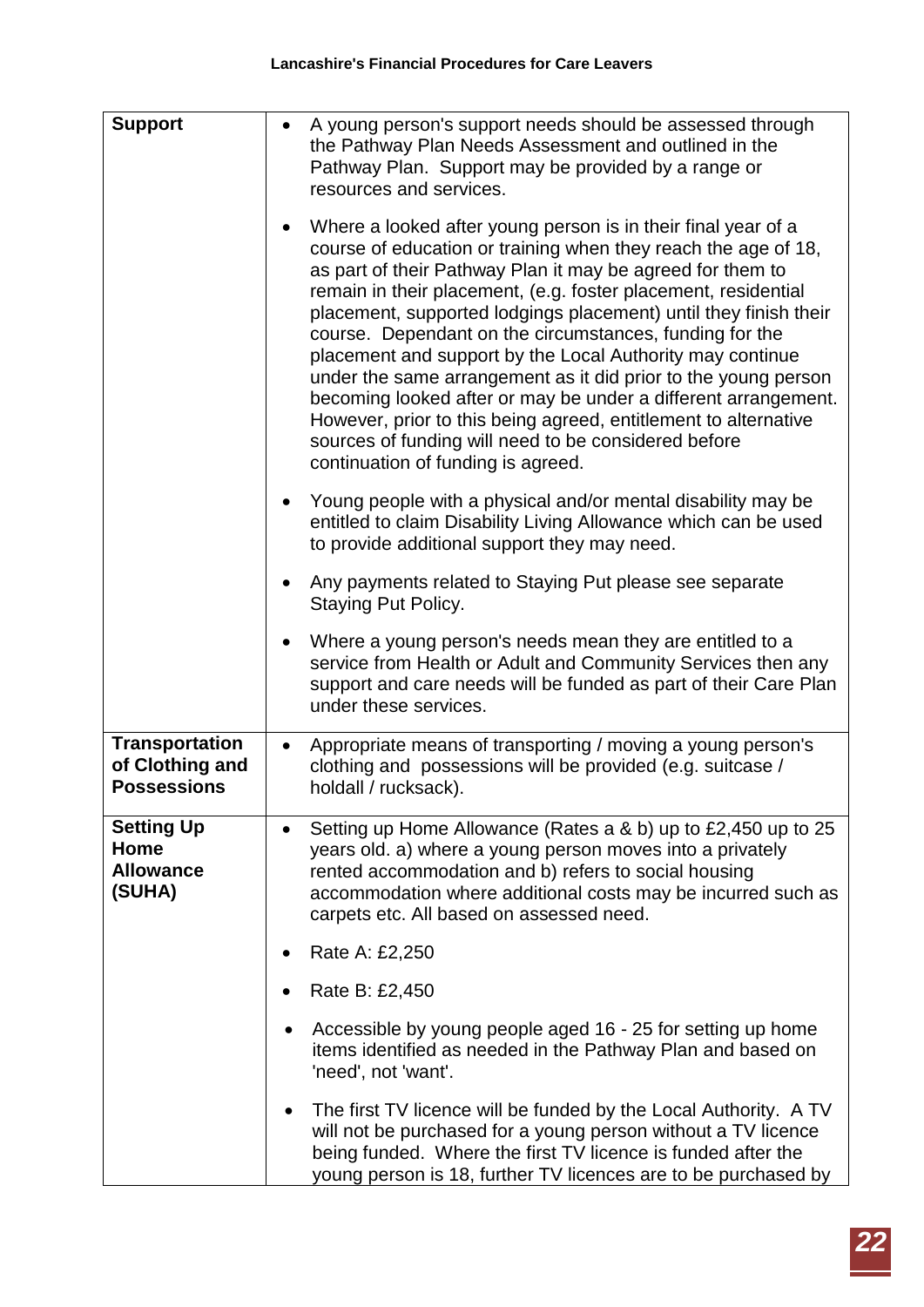|                                                             | the young person from their income.<br>When a young person moves into accommodation where they<br>need their own contents insurance after the age of 18, this will<br>be funded for the first year by the Local Authority. This is a<br>mandatory payment to protect the young person's belongings<br>and is none transferable. |
|-------------------------------------------------------------|---------------------------------------------------------------------------------------------------------------------------------------------------------------------------------------------------------------------------------------------------------------------------------------------------------------------------------|
| <b>Starter Pack for</b><br><b>Setting Up</b><br><b>Home</b> | When a young person moves into their own independent<br>$\bullet$<br>accommodation for the first time, as a one-off payment the<br>Local Authority will fund up to the following: £30 utilities, £10<br>cleaning pack, £30 food starter pack.                                                                                   |
|                                                             | The Pathway Plan expenditure can also cover the purchase of a<br>Carbon Monoxide monitor (where relevant), Fire Blanket, First<br>Aid Kit and Smoke Alarm (where not a legal requirement as part<br>of the tenancy).                                                                                                            |
|                                                             | In exceptional circumstances a second starter pack may be<br>provided for a young person moving on to other independent<br>accommodation.                                                                                                                                                                                       |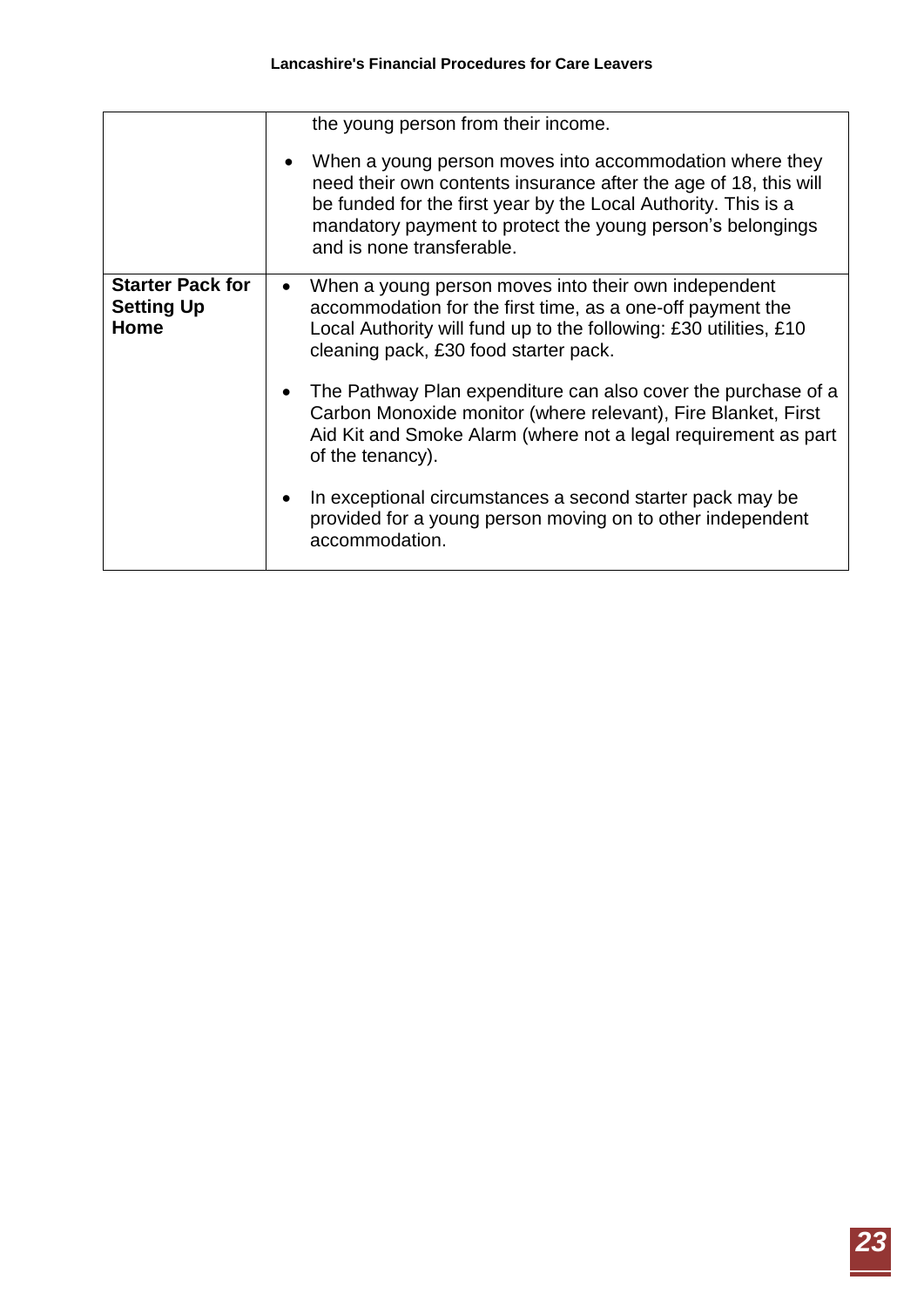|                                                | <b>Section 4: Education / Training / Employment</b>                                                                                                                                                                                                                                                                                                                |
|------------------------------------------------|--------------------------------------------------------------------------------------------------------------------------------------------------------------------------------------------------------------------------------------------------------------------------------------------------------------------------------------------------------------------|
| <b>Funding Area</b>                            | <b>Lancashire Commitment</b>                                                                                                                                                                                                                                                                                                                                       |
| <b>Higher</b><br><b>Education</b>              | Young people wishing to undertake an undergraduate degree<br>$\bullet$<br>will need to fund their course fees, accommodation costs and<br>day to day living costs themselves. Young people can apply for<br>loans and grants to cover these costs.                                                                                                                 |
|                                                | The Local Authority in principle will fund vacation<br>$\bullet$<br>accommodation costs for a young person to undertake an<br>undergraduate degree.                                                                                                                                                                                                                |
|                                                | If after commencing an undergraduate course of study a young<br>$\bullet$<br>person wants to change course or higher education institution<br>attended, the young person needs to discuss this immediately<br>with their Personal Advisor and prior to changing course /<br>institution to confirm whether funding for accommodation will be<br>approved for this. |
|                                                | Any Former Relevant or young person over the age of 21 and<br>$\bullet$<br>up to the age of 25 who wishes to re-engage with Children's<br>Social Care and pursue a part-time or full-time course of Further<br>or Higher Education may contact the Local Authority and<br>request an assessment of their needs.                                                    |
| Income in<br><b>Higher</b><br><b>Education</b> | Former Relevant young people undertaking a recognised<br>$\bullet$<br>course of Higher Education are eligible to access a Tuition Fee<br>Loan, Maintenance Loan, Maintenance Grant and an<br>Accommodation Loan provided by the Government.                                                                                                                        |
|                                                | Former Relevant young people undertaking a recognised<br>$\bullet$<br>course of Higher Education are also eligible to claim a Higher<br>Education Bursary from their Local Authority.                                                                                                                                                                              |
|                                                | Young people commencing a course before their 25 <sup>th</sup> birthday<br>$\bullet$<br>are entitled to access the Higher Education Bursary if they have<br>not received this previously.                                                                                                                                                                          |
|                                                | A young person who is also an unaccompanied asylum seeker<br>$\bullet$<br>is entitled to the Higher Education Bursary provided he or she<br>are not appeals rights exhausted.                                                                                                                                                                                      |
|                                                | Young people will be expected to apply for any grants or loans<br>$\bullet$<br>they are entitled to in order to provide them with an income<br>during the academic year and holiday time. Hardship funds and<br>crisis loans may also be available to provide additional financial<br>support if needed.                                                           |
|                                                | Young people successfully completing their degree course will<br>receive a one-off Graduation Bursary from Lancashire County                                                                                                                                                                                                                                       |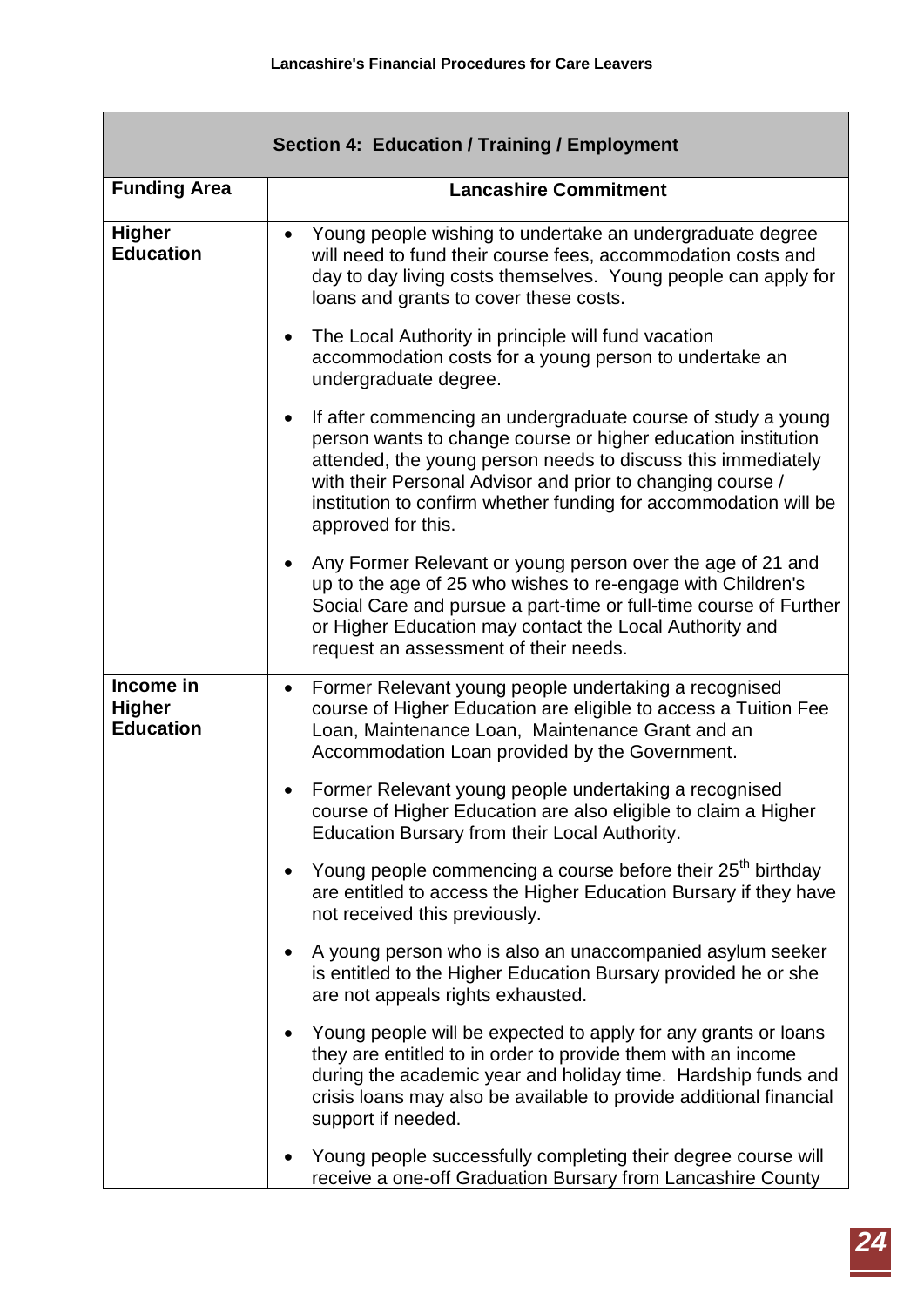|                                                                         | Council following graduation. This amount of £3,500 is to<br>provide financial support immediately following graduation (this<br>only applies to young people starting a degree from 2014<br>onwards).                                                                                                                                                                                                 |
|-------------------------------------------------------------------------|--------------------------------------------------------------------------------------------------------------------------------------------------------------------------------------------------------------------------------------------------------------------------------------------------------------------------------------------------------------------------------------------------------|
| <b>Higher</b><br><b>Education</b><br><b>Vacation</b>                    | The Local Authority will fund vacation accommodation costs for<br>$\bullet$<br>the Christmas, Easter and summer break up to 15 weeks per<br>year.                                                                                                                                                                                                                                                      |
| <b>Accommodation</b><br>(for Former<br><b>Relevant Care</b><br>Leavers) | The funding level will depend on assessed need but will be no<br>$\bullet$<br>more than at Local Housing Allowance rate for the geographical<br>area the young person is living in (unless the young person is<br>remaining in university accommodation).                                                                                                                                              |
|                                                                         | However where the young person is staying with friends, family<br>$\bullet$<br>or partner during the holiday period then the funding provided<br>will reflect the actual situation rather than the single-room<br>exemption rate.                                                                                                                                                                      |
|                                                                         | Where vacation accommodation includes utility bills and meals,<br>$\bullet$<br>the young person may be expected to make a contribution to<br>this.                                                                                                                                                                                                                                                     |
| <b>Course</b><br><b>Equipment</b><br>(books,<br>stationary,             | Based on assessed need, up to £400 will be provided towards<br>$\bullet$<br>the cost of IT equipment / course equipment at the start of the<br>first year of a higher education course.                                                                                                                                                                                                                |
| computer etc)                                                           | This payment may be deferred by the young person and paid at<br>$\bullet$<br>the start of subsequent years of the course if the young person<br>has appropriate IT / course equipment at the start of the first<br>year.                                                                                                                                                                               |
| <b>Further</b><br><b>Education</b>                                      | If a Former Relevant young person is excluded from claiming<br>$\bullet$<br>Income Support due to being accepted, enrolled on or starting a<br>Further Education course of study after the age of 19 then the<br>Local Authority will provide the young person with a Leaving<br>Care Allowance at Income Support level up to the age of 21 or<br>completion of the course if they are 21 before this. |
|                                                                         | A Leaving Care Allowance Enhancement of up to £25 a week<br>$\bullet$<br>during term time may be paid to a Former Relevant young<br>person undertaking full-time education up to aged 21 years if<br>they cannot access a Bursary Fund.                                                                                                                                                                |
| <b>Part-Time</b><br>Education,                                          | A Leaving Care Allowance Enhancement of up to £25 a week<br>$\bullet$<br>may be paid to a Former Relevant young person undertaking                                                                                                                                                                                                                                                                     |
| Training,                                                               | part-time education or training or a minimum of 5 hours                                                                                                                                                                                                                                                                                                                                                |
| <b>Voluntary Work</b>                                                   | voluntary work per week as an incentive to continue this if they<br>cannot access a Bursary Fund up to aged 21 years.                                                                                                                                                                                                                                                                                  |
|                                                                         | Where a Leaving Care Allowance Enhancement is paid to a                                                                                                                                                                                                                                                                                                                                                |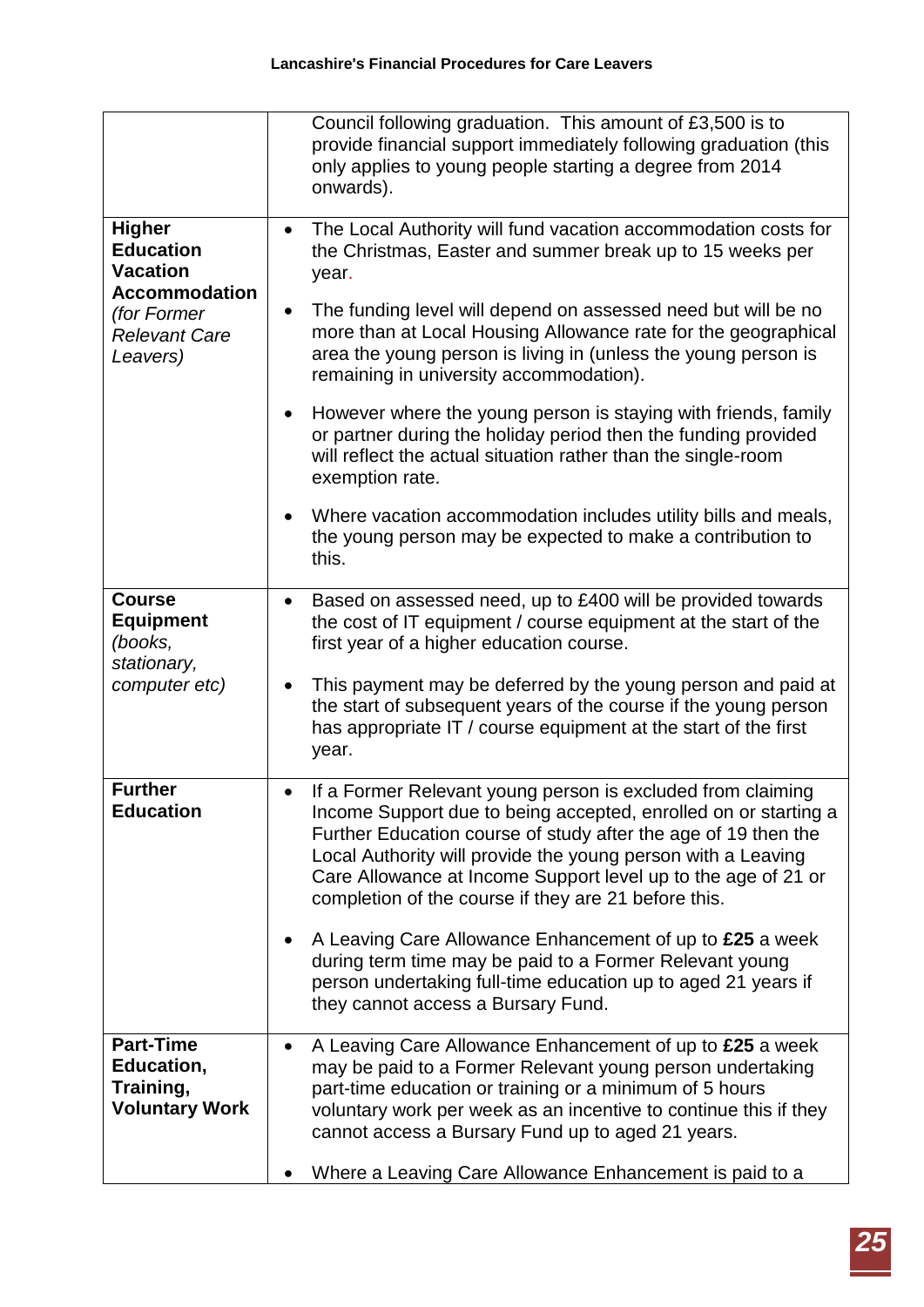,我们也不能在这里,我们也不能在这里,我们也不能在这里,我们也不能在这里,我们也不能在这里,我们也不能在这里,我们也不能在这里,我们也不能在这里,我们也不能会不<br>第一章 一个人的时候,我们也不能在这里,我们也不能在这里,我们也不能在这里,我们也不能在这里,我们也不能在这里,我们也不能在这里,我们也不能在这里,我们也不能会

**Contract Contract** 

|                                                                               | <b>Section 5: Leisure and Wellbeing</b>                                                                                                                                                                                                                                                                             |
|-------------------------------------------------------------------------------|---------------------------------------------------------------------------------------------------------------------------------------------------------------------------------------------------------------------------------------------------------------------------------------------------------------------|
| <b>Funding Area</b>                                                           | <b>Lancashire Commitment</b>                                                                                                                                                                                                                                                                                        |
| <b>Celebrations</b>                                                           | A £50 allowance will be provided for Former Relevant young<br>$\bullet$<br>people in recognition of their 21 <sup>st</sup> Birthday.                                                                                                                                                                                |
|                                                                               | For the 19 <sup>th</sup> and 20 <sup>th</sup> Birthday the care leaver will receive £25.<br>$\bullet$                                                                                                                                                                                                               |
|                                                                               | For one recognised religious/cultural celebration a year the care<br>$\bullet$<br>leaver will receive a gift of £25, this includes Christmas.                                                                                                                                                                       |
|                                                                               | An amount of up to £50 will be provided to contribute towards a<br>$\bullet$<br>Former Relevant young person at university attending their<br>graduation ceremony in recognition of the importance of this.<br>(This applies to young people who commenced their university<br>course prior to the age of 21 only). |
| Hobbies /<br><b>Leisure</b><br><b>Activities /</b><br><b>Talents / Skills</b> | Funding for Former Relevant Care Leavers may be agreed to<br>$\bullet$<br>support young people to be involved in hobbies or structured<br>leisure activities, or to support a talent or skill; based on<br>assessed need and the benefit to the young person if this were<br>to be financially supported.           |
|                                                                               | Funding may be provided for a regular activity or equipment<br>٠<br>costs.                                                                                                                                                                                                                                          |
| <b>Driving Lessons</b><br>(Former Relevant<br>Care Leavers<br>only)           | Driving lessons will be funded if the young person is in<br>$\bullet$<br>education, training or employment as this could open up<br>opportunities for future employment up to the age of 25.                                                                                                                        |
|                                                                               | The young person will be expected to contribute 10% towards<br>٠<br>the cost of each driving lesson.                                                                                                                                                                                                                |
|                                                                               | Driving lessons will not be funded if there are concerns<br>regarding a young person's substance or alcohol misuse or<br>offending behaviour related to motor vehicles.                                                                                                                                             |
|                                                                               | The number of lessons provided will be based on assessed<br>$\bullet$<br>need and not exceed a total of 20 lessons. For Former Relevant<br>young people supported by Transitions/SEND/ASC additional                                                                                                                |

٦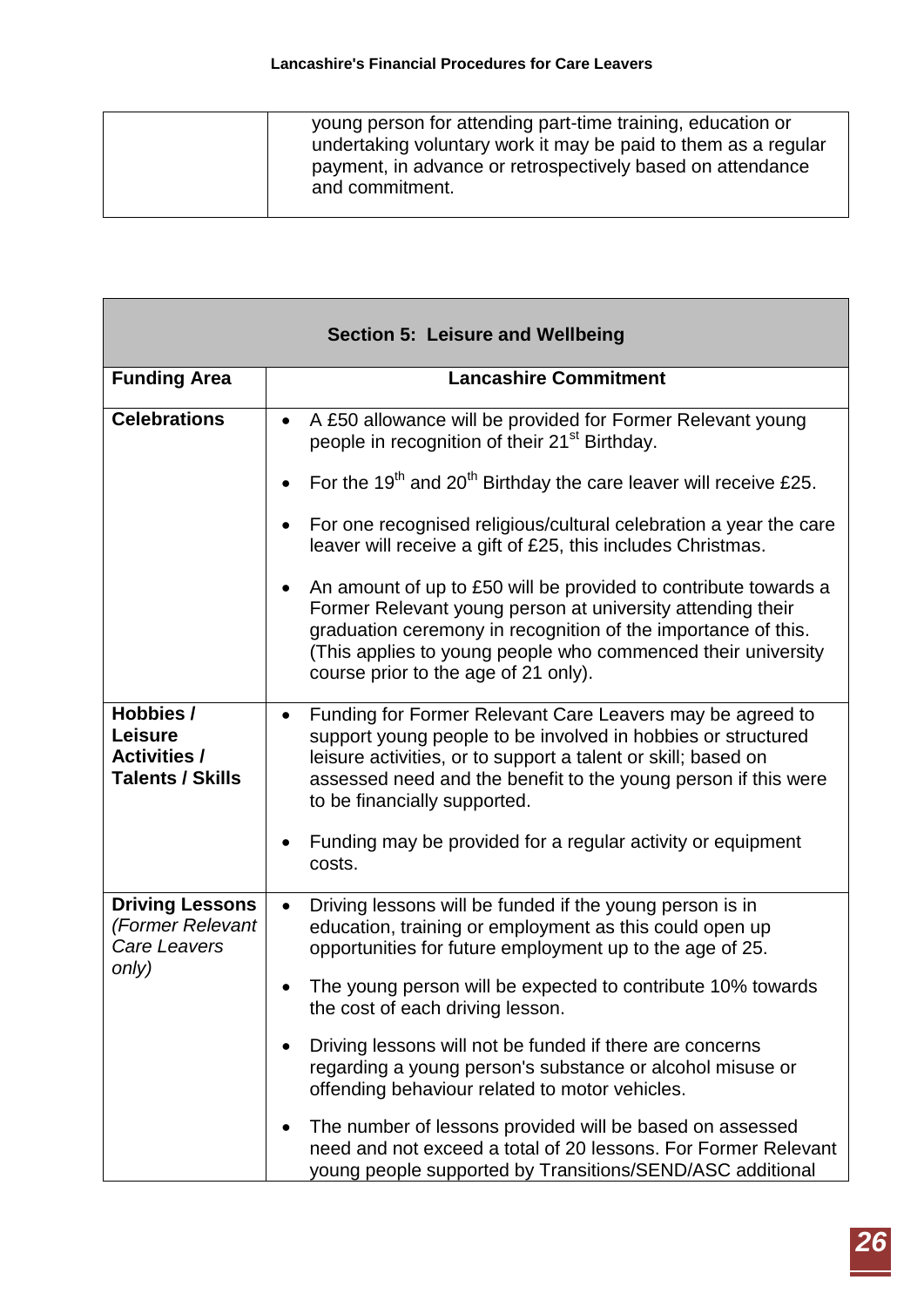|                                                                         | lessons may be funded based on assessed need.                                                                                                                                                                                                                                                                                                                        |
|-------------------------------------------------------------------------|----------------------------------------------------------------------------------------------------------------------------------------------------------------------------------------------------------------------------------------------------------------------------------------------------------------------------------------------------------------------|
|                                                                         | Funding for one theory test and one practical test will be<br>٠<br>provided by the Local Authority. (Included in previous<br>procedure).                                                                                                                                                                                                                             |
|                                                                         | Where driving lessons are agreed, funding will be made<br>available for the cost of lessons up to the theory test and if this<br>is passed successfully, to the practical test.                                                                                                                                                                                      |
| <b>Driving licence</b><br>(Former Relevant<br>Care Leavers)             | Provisional licence will be funded up to the age of 25 and a<br>$\bullet$<br>driving licence will be funded as a form of photo ID.                                                                                                                                                                                                                                   |
| <b>Passport</b>                                                         | Renewal of a Former Relevant young person's passport which<br>$\bullet$<br>expires will be funded based on need and if a passport is<br>needed for a course of training, study or a young person's<br>employment.                                                                                                                                                    |
|                                                                         | Where a young person was formerly an unaccompanied asylum<br>seeker and receives British Citizenship, the first passport will be<br>funded.                                                                                                                                                                                                                          |
| <b>Clothing</b><br><b>Allowance</b><br>(Former Relevant<br>young people | Day-to-day clothing is the responsibility of the young person, as<br>$\bullet$<br>is maternity clothing the responsibility of the young person to<br>fund.                                                                                                                                                                                                           |
| only)                                                                   | Interview clothing allowance based on assessed need up to<br>$\bullet$<br>£100 in total. Payment will be based on need.                                                                                                                                                                                                                                              |
|                                                                         | Work wear clothing allowance based on assessed need if<br>$\bullet$<br>funding cannot be provided from the 16-19 Bursary Fund for<br>this.                                                                                                                                                                                                                           |
|                                                                         | Where a Former Relevant young person is in custody a clothing<br>allowance will not be provided. However, on release from<br>custody, additional items of clothing may be funded dependant<br>on length of custodial sentence and need. This will be<br>dependent on cooperation with Pathway Planning and funding<br>up to £100 as a one-off payment may be agreed. |
| <b>Cold Weather</b><br><b>Fuel Payments</b>                             | Additional financial support may be offered in extreme<br>$\bullet$<br>conditions and may include a contribution to heating costs or<br>additional blankets / heaters being provided.                                                                                                                                                                                |
| <b>Transport Costs</b><br>(Former Relevant<br>young people              | Transport to education or training: Where costs for this cannot<br>$\bullet$<br>be covered by the Bursary Fund or training provider this will be<br>funded based on attendance.                                                                                                                                                                                      |
| only)                                                                   | Transport to full-time employment/part-time employment will be<br>٠<br>funded for four weeks.                                                                                                                                                                                                                                                                        |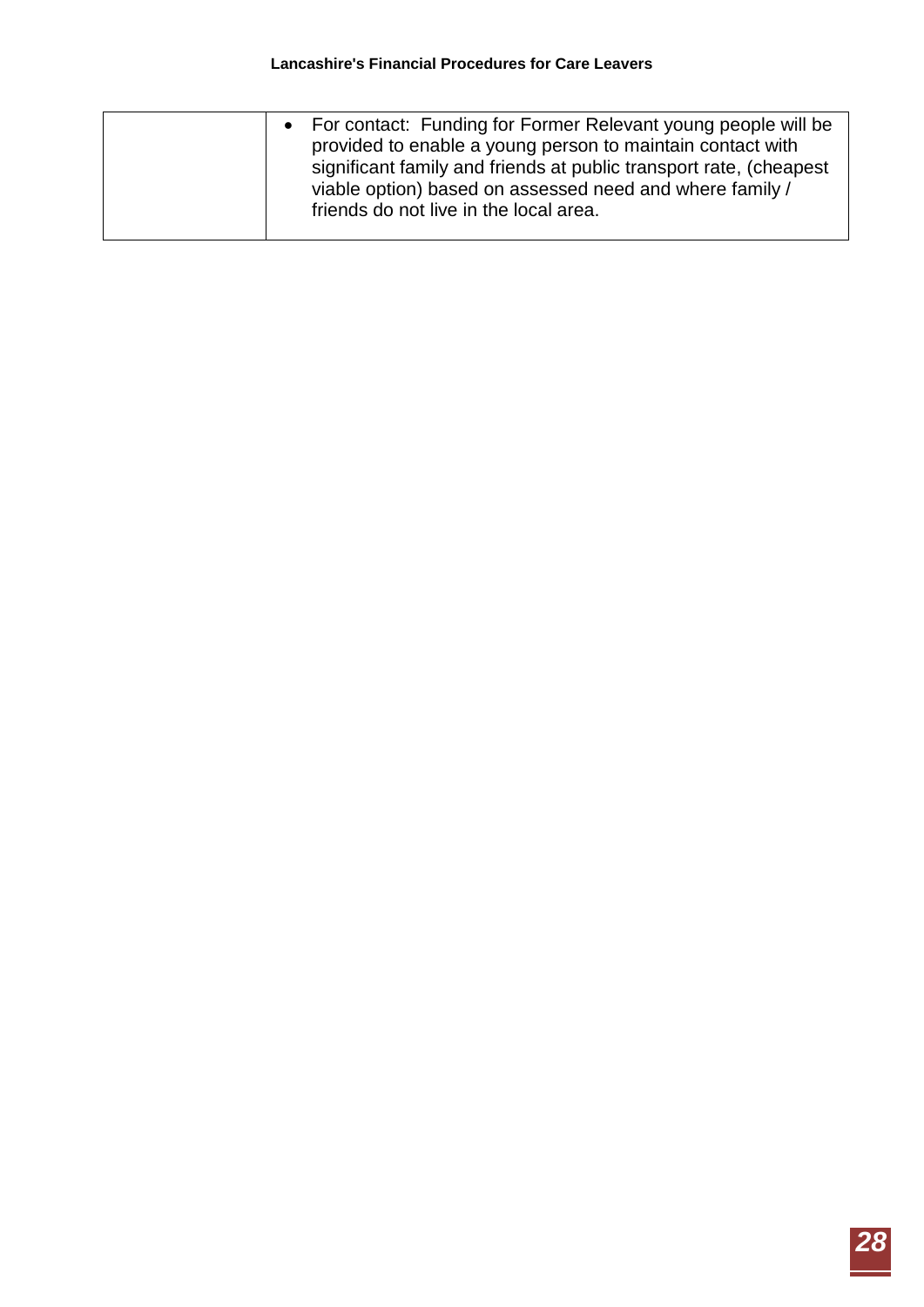# **Financial Provision for 'Qualifying' Young People**

| <b>Contents</b>  |                                                                |
|------------------|----------------------------------------------------------------|
| <b>Section 1</b> | <b>Definitions</b>                                             |
|                  | <b>Qualifying Young People</b>                                 |
| <b>Section 2</b> | <b>Income / Benefits</b>                                       |
|                  | Income / Benefits                                              |
|                  | <b>Emergency Payments</b>                                      |
|                  | Income in Higher Education<br>$\bullet$                        |
|                  | Income in Further Education                                    |
| <b>Section 3</b> | <b>Accommodation</b>                                           |
|                  | <b>Rent / Accommodation Costs</b><br>$\bullet$                 |
|                  | <b>Removal Expenses</b>                                        |
|                  | Rent Deposit / Bond / Administration Fees                      |
|                  | <b>Utility Bills</b>                                           |
|                  | Support                                                        |
|                  | <b>Transportation of Clothing and Possessions</b><br>$\bullet$ |
|                  | Setting Up Home Allowance                                      |
|                  | <b>Starter Pack for Setting Up Home</b>                        |
| Section 4        | <b>Education / Training / Employment</b>                       |
|                  | <b>Higher Education</b>                                        |
|                  | Income in Higher Education                                     |
|                  | <b>Higher Education Vacation Accommodation</b>                 |
|                  | <b>Course Equipment</b>                                        |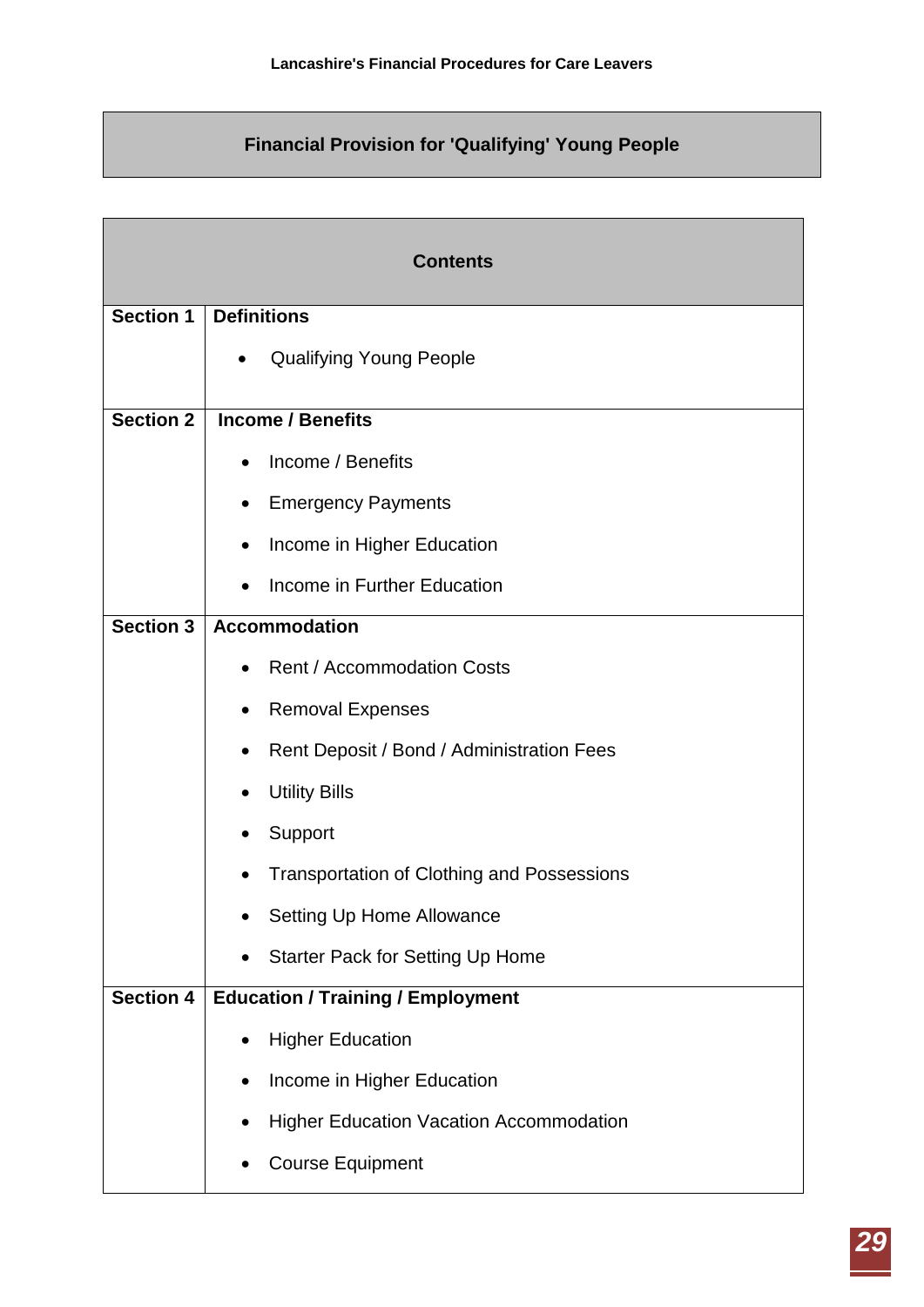|                  | <b>Further Education</b><br>$\bullet$                                  |
|------------------|------------------------------------------------------------------------|
|                  | Part-Time Education, Part-Time Employment, Voluntary Work<br>$\bullet$ |
| <b>Section 5</b> | <b>Leisure and Wellbeing</b>                                           |
|                  | Celebrations                                                           |
|                  | Hobbies / Leisure Activities / Talents / Skills                        |
|                  | <b>Driving Lessons</b>                                                 |
|                  | <b>Driving Licence</b><br>$\bullet$                                    |
|                  | Passport                                                               |
|                  | <b>Clothing Allowance</b>                                              |
|                  | <b>Cold Weather Fuel Payments</b>                                      |
|                  | <b>Transport Costs</b>                                                 |
|                  | <b>Health Costs</b>                                                    |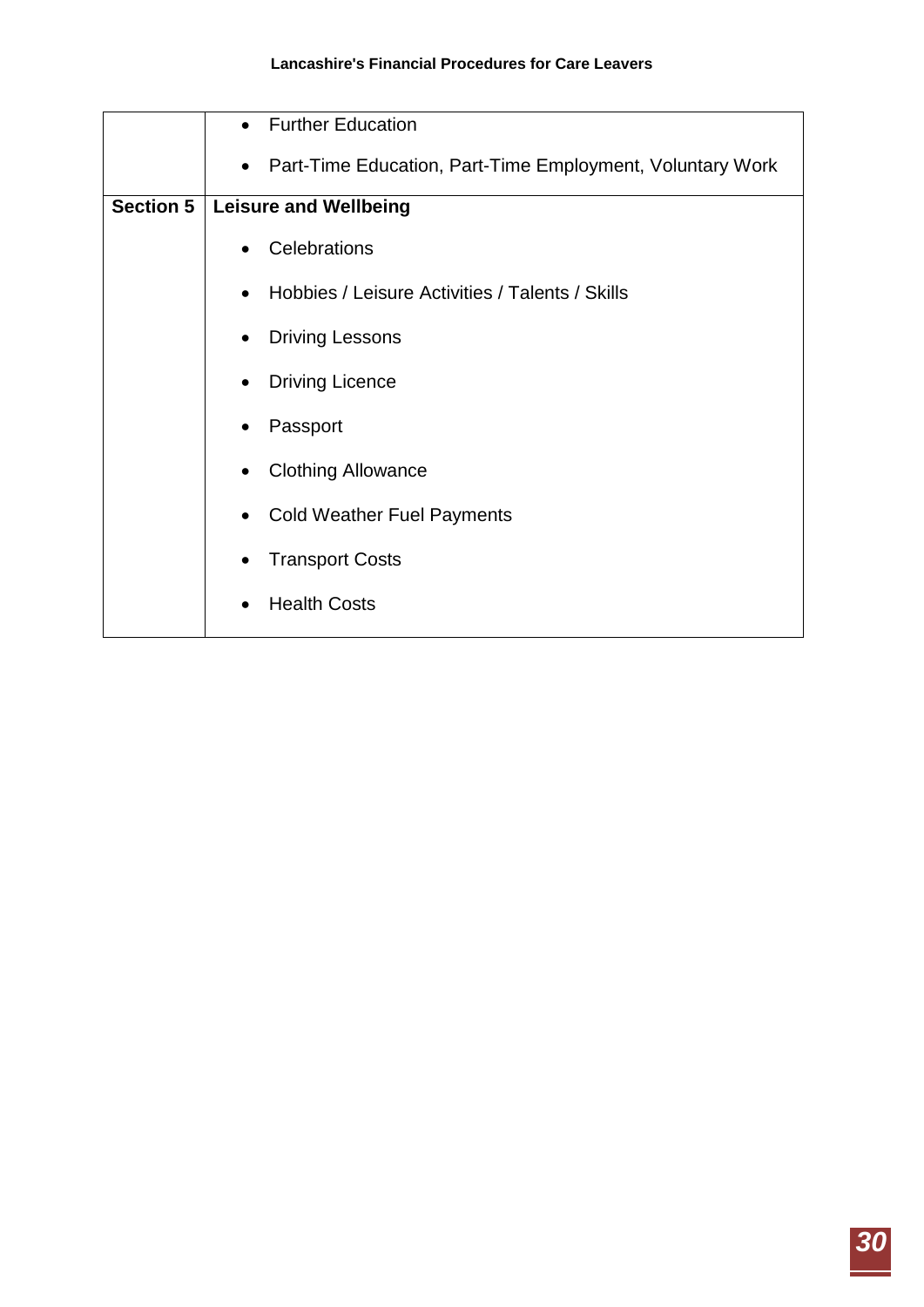# **Section 1: Definitions**

This document relates to financial provision for young people who are considered 'qualifying' under:

- The Children (Leaving Care) Act 2000
- The Children and Young Persons Act 2008
- Section 24, Children Act 1989
- The Children Act 1989 Guidance and Regulations 2010 Volume 3: Planning Transitions to Adulthood.

These may be defined as:

#### **Qualifying Young People**

- A young person who is aged at least 16 but under the age of 21 and was, at any time after reaching the age of 16 but while still under the age of 18:
	- 'looked after' after reaching 16 years of age, but does not qualify as eligible, Relevant or Former Relevant.
	- or has been up to age 18 years, or is still subject to, a Special Guardianship Order and was looked after immediately before the making of a Special Guardianship Order.
	- Privately Fostered
	- Young people who successfully returned home for 6 months (aged 16 to 17) and were previously 'Relevant' and/or 'Former Relevant' Care Leavers.
	- Young people who were looked after for less than 13 weeks between the ages of 14 to 18, but were looked after for at least 24 hours aged 16 and 17.
	- Young people aged 16, and under 21 who were looked after in a series of pre-planned short breaks.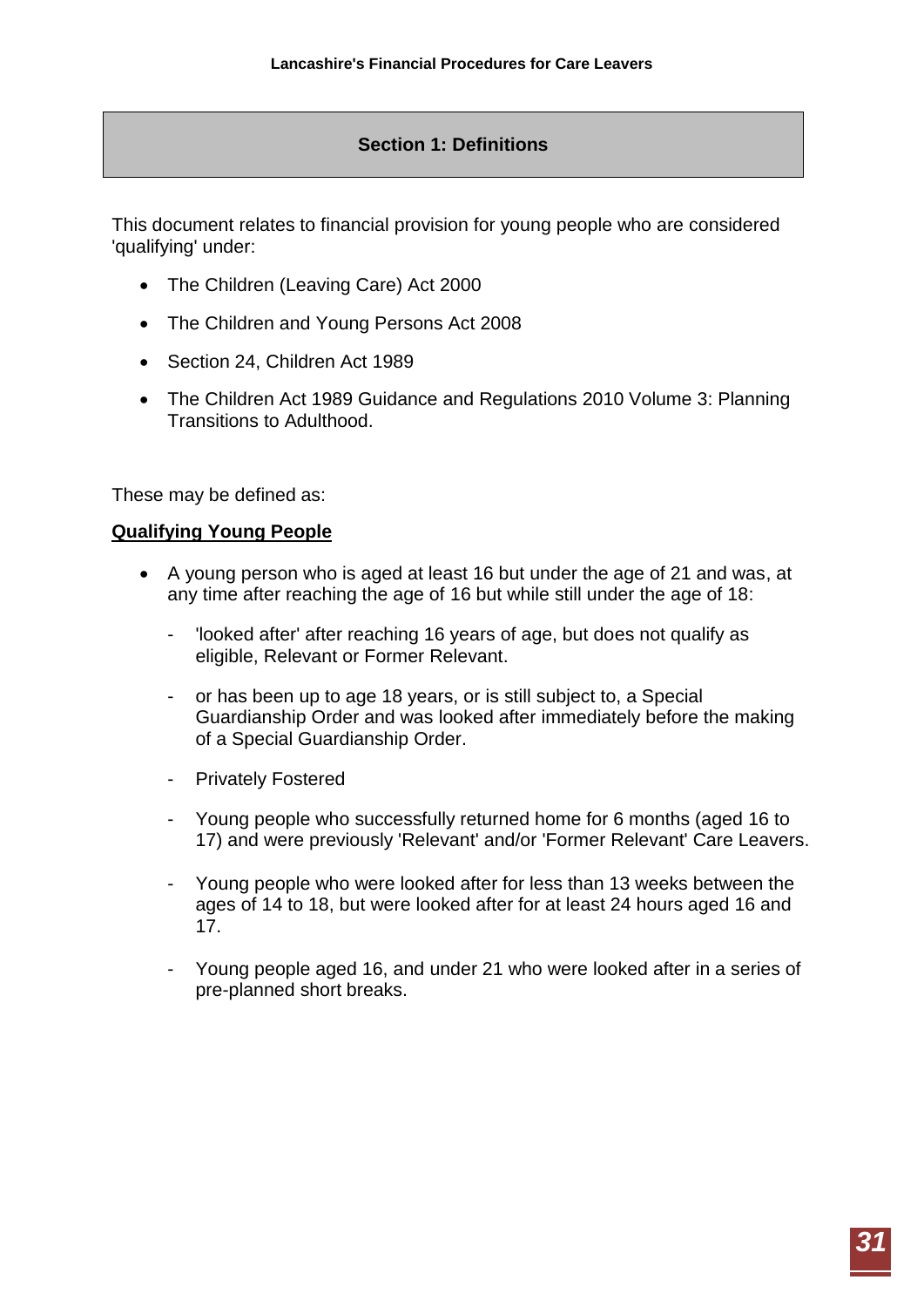- The main statutory obligations the relevant Local Authority has to qualifying young people is to consider whether the young person needs help of a kind the Local Authority can give:
	- To advise, assist and befriend (Section 24A Children Act 1989).
	- To give financial assistance to enable the young person to pursue education or training if their welfare and educational needs require it (Section 24B Children Act 1989).
	- Where a young person under the age of 25 who qualifies for advice and assistance (or would have done if they were under the age of 21) and is in full-time Further or Higher Education , assistance in securing vacation accommodation (Sections 24A and 24B Children Act 1989).
- The relevant Local Authority is:
	- For a former looked after young person, the Authority which last looked after them.
	- For any other qualifying young person, the Authority in whose area the young person has asked for help.
- Where a qualifying young person has been previously looked after the Local Authority must assess their needs to establish whether they require advice and assistance. After an assessment if the Local Authority concludes that support will be necessary over a period of time, including financial support, they should draw up a plan with the young person to determine the extent of the support required including financial support.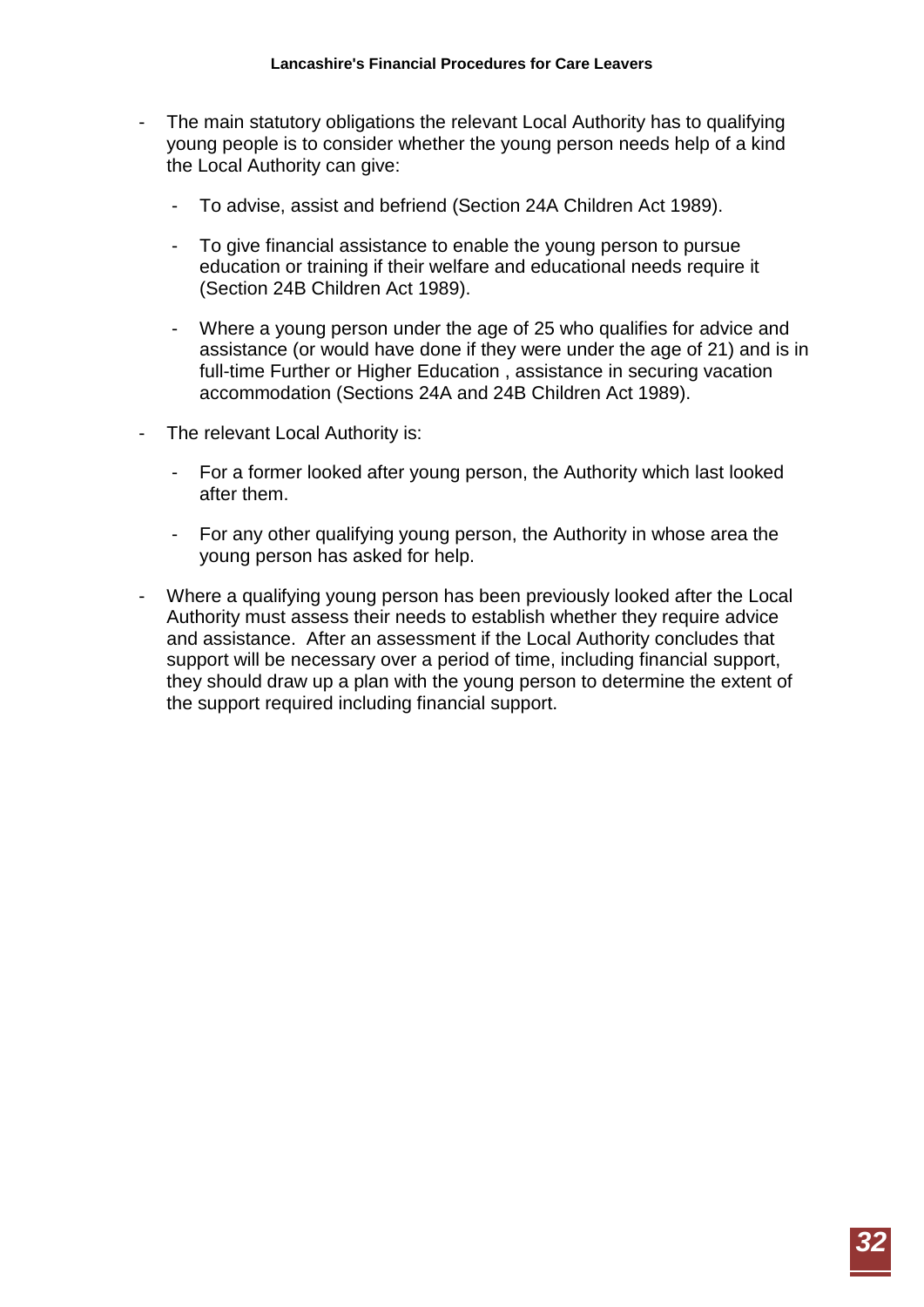| <b>Section 2: Income</b>                        |                                                                                                                                                                                                                                                                                                                              |  |
|-------------------------------------------------|------------------------------------------------------------------------------------------------------------------------------------------------------------------------------------------------------------------------------------------------------------------------------------------------------------------------------|--|
| <b>Funding Area</b>                             | <b>Lancashire Commitment</b>                                                                                                                                                                                                                                                                                                 |  |
| Income /<br><b>Benefits</b>                     | For qualifying young people, their income will usually be from<br>$\bullet$<br>employment, benefits (e.g. Jobseekers Allowance / Income<br>Support / Employment Support Allowance) or a combination of<br>both.                                                                                                              |  |
|                                                 | Where a young person is provided with financial support in<br>$\bullet$<br>place of Income Support and receives an income from part-time<br>employment this will be taken into account in calculating the<br>amount of financial support provided by Children's Social Care.                                                 |  |
|                                                 | Where a qualifying young person is a lone parent caring for their<br>child they will be entitled to claim benefits for themselves<br>(Jobseekers Allowance / Employment Support Allowance /<br>Income Support) and their child (Child Benefit / Child Tax<br>Credits / Sure Start Maternity Grant / Healthy Start Vouchers). |  |
|                                                 | Where a qualifying young person's benefits are stopped due to<br>$\bullet$<br>changing from Job Seekers Allowance to Income Support due<br>to commencing a court of training or education, the Local<br>Authority may provide financial support in place of benefit<br>income, until they receive Income Support.            |  |
|                                                 | Where a young person living independently has an illness or<br>$\bullet$<br>disability that affects their ability to work they may be entitled to<br>receive an Employment and Support Allowance.                                                                                                                            |  |
|                                                 | Qualifying young people claiming benefits may be entitled to<br><b>Council Tax Benefit.</b>                                                                                                                                                                                                                                  |  |
| <b>Emergency</b><br><b>Payments</b>             | In exceptional and emergency circumstances the Local<br>Authority may provide additional one-off amounts of financial<br>support to a young person at an amount based on assessed<br>need.                                                                                                                                   |  |
|                                                 | Provision of any additional financial support may be in kind (e.g.<br>$\bullet$<br>food, utility card top up) rather than cash.                                                                                                                                                                                              |  |
| Income in<br><b>Higher</b><br><b>Education</b>  | See section on Training / Employment / Education                                                                                                                                                                                                                                                                             |  |
| Income in<br><b>Further</b><br><b>Education</b> | See section on Training / Employment / Education                                                                                                                                                                                                                                                                             |  |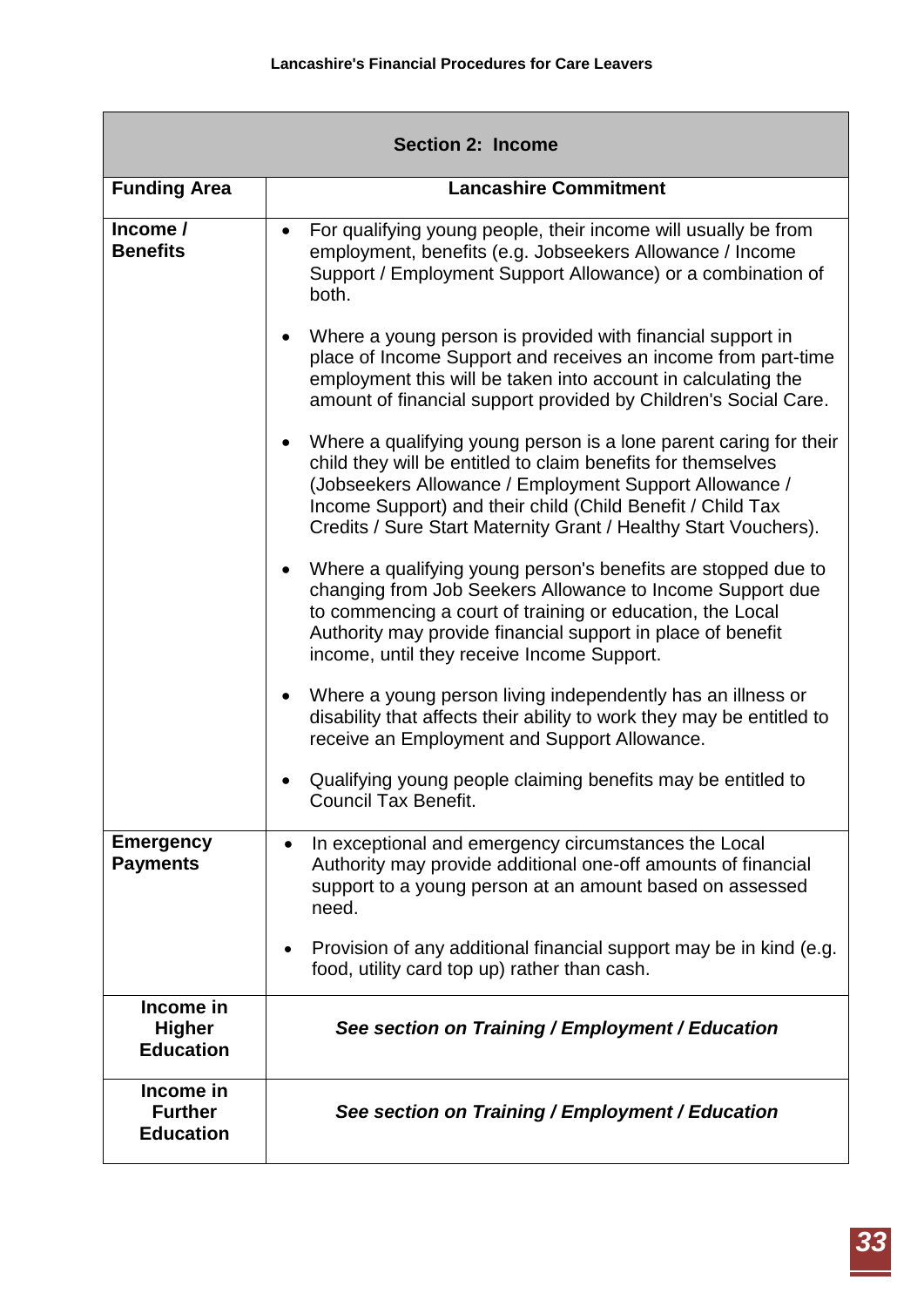| <b>Section 3: Accommodation</b>                                         |                                                                                                                                                                                                                                |
|-------------------------------------------------------------------------|--------------------------------------------------------------------------------------------------------------------------------------------------------------------------------------------------------------------------------|
| <b>Funding Area</b>                                                     | <b>Lancashire Commitment</b>                                                                                                                                                                                                   |
| Rent /<br><b>Accommodation</b><br><b>Costs</b>                          | Beyond the age of 18, rent / accommodation costs are the<br>$\bullet$<br>responsibility of the young person via income, Housing Benefit<br>or Local Housing Allowance                                                          |
| Removal<br><b>Expenses</b>                                              | Young person is responsible from income or benefits.<br>$\bullet$                                                                                                                                                              |
| <b>Rent Deposit /</b><br>Bond /<br><b>Administration</b><br><b>Fees</b> | Young person is responsible from income or benefits.<br>$\bullet$                                                                                                                                                              |
| <b>Utility bills</b><br>(water, electric,<br>gas, council tax<br>etc)   | Young person is responsible from income or benefits.<br>$\bullet$                                                                                                                                                              |
| <b>Support</b>                                                          |                                                                                                                                                                                                                                |
| <b>Transportation</b><br>of Clothing and<br><b>Possessions</b>          | Based on assessed need, Children's Social Care will assist a<br>$\bullet$<br>young person in the transportation of their clothing and<br>possessions where this is relevant.                                                   |
| <b>Setting Up</b><br>Home<br><b>Allowance</b><br>(SUHA)                 | Not provided to qualifying young people unless they have<br>$\bullet$<br>started to access this prior to becoming a qualifying young<br>person (e.g. when they were an eligible, relevant or Former<br>Relevant young person). |
| <b>Starter Pack for</b><br><b>Setting Up</b><br>Home                    | Not provided to qualifying young people.<br>$\bullet$                                                                                                                                                                          |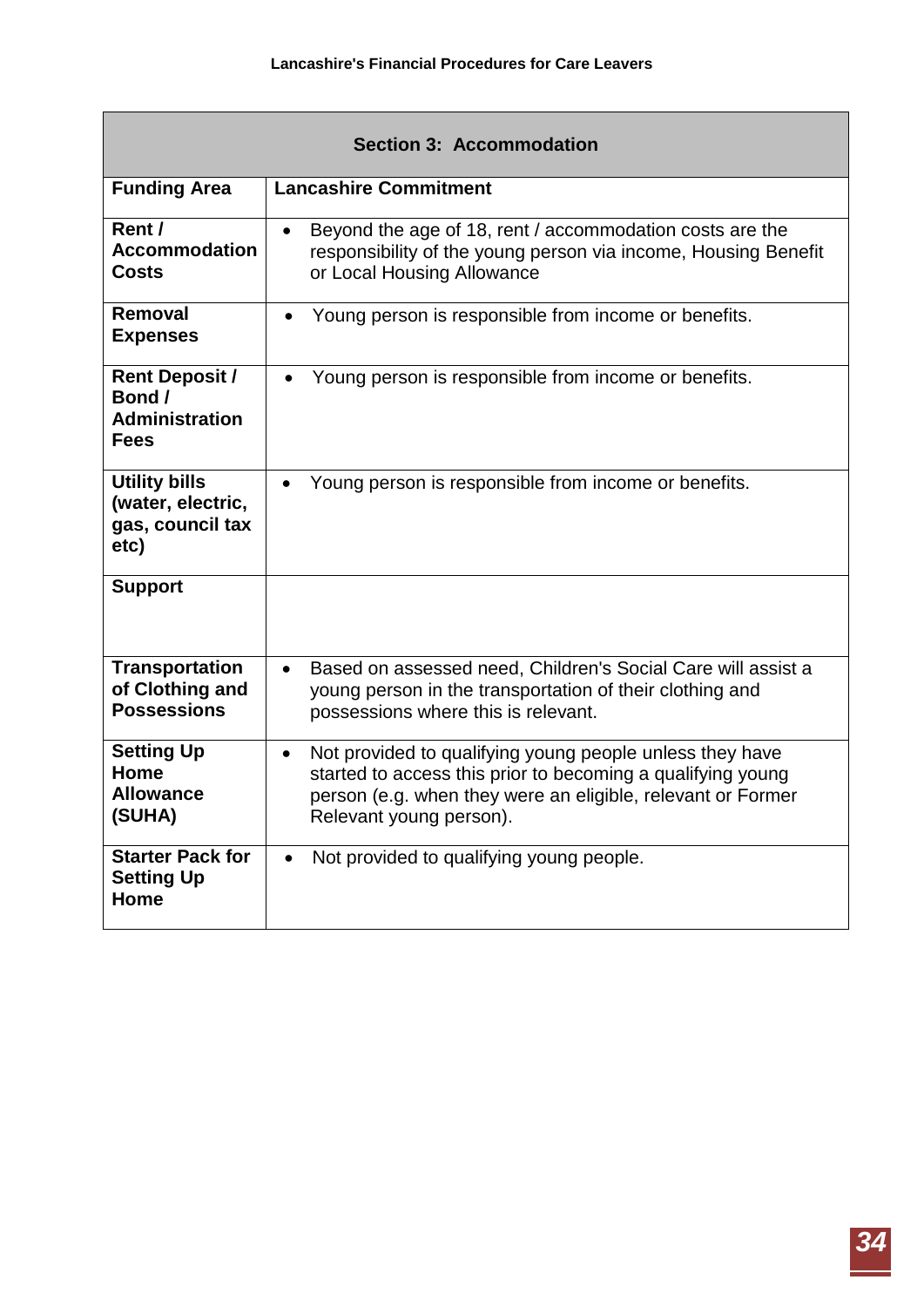| <b>Section 4: Education / Training / Employment</b>                               |                                                                                                                                                                                                                                                                                                                                                                                                                        |  |
|-----------------------------------------------------------------------------------|------------------------------------------------------------------------------------------------------------------------------------------------------------------------------------------------------------------------------------------------------------------------------------------------------------------------------------------------------------------------------------------------------------------------|--|
| <b>Funding Area</b>                                                               | <b>Lancashire Commitment</b>                                                                                                                                                                                                                                                                                                                                                                                           |  |
| <b>Higher Education</b>                                                           | Course fees, term-time accommodation and a young person's<br>$\bullet$<br>maintenance whilst at university will not be funded for a<br>qualifying young person attending or planning to attend<br>university.                                                                                                                                                                                                          |  |
| Income in Higher<br><b>Education</b>                                              | Qualifying young people are not eligible to claim a Higher<br>$\bullet$<br>Education Bursary from their Local Authority.                                                                                                                                                                                                                                                                                               |  |
|                                                                                   | Qualifying young people undertaking a recognised course of<br>$\bullet$<br>Higher Education are eligible to access a Tuition Fee Loan,<br>Maintenance Loan and / or Maintenance Grant provided by<br>the Government.                                                                                                                                                                                                   |  |
|                                                                                   | Young people will be expected to apply for any grants or loans<br>$\bullet$<br>they are entitled to in order to provide them with an income<br>during the academic year and holiday time. Hardship funds<br>and crisis loans may also be available to provide additional<br>financial support if needed.                                                                                                               |  |
|                                                                                   | Qualifying young people are not eligible to receive a<br><b>Graduation Bursary.</b>                                                                                                                                                                                                                                                                                                                                    |  |
| <b>Higher Education</b><br><b>Vacation</b><br><b>Accommodation</b><br>(for Former | Based on an assessment of the young person's needs, the<br>$\bullet$<br>Local Authority in principle will fund vacation accommodation<br>costs for a young person to undertake an undergraduate<br>course of study.                                                                                                                                                                                                    |  |
| <b>Relevant Care</b><br>Leavers)                                                  | Funding will be agreed in principle for the full length of the<br>course but is dependent on the young person passing each<br>semester / year and on satisfactory attendance levels.                                                                                                                                                                                                                                   |  |
|                                                                                   | Funding for vacation accommodation will not be agreed on a<br>retrospective basis (e.g. for vacation accommodation funded<br>by the young person prior to the request being made).                                                                                                                                                                                                                                     |  |
|                                                                                   | 35 working days' notice needs to be given for a request to fund<br>vacation accommodation for a young person who prior to the<br>request, is not actively being supported by the Leaving Care<br>Service This is to allow a reasonable amount of time for all<br>necessary information to be gathered to inform an assessment<br>and plan to enable a decision regarding funding vacation<br>accommodation to be made. |  |
|                                                                                   | Any Former Relevant or qualifying young person over the age<br>of 21 and up to the age of 25 who wishes to re-engage with<br>Children's Social Care and pursue a part-time or full-time<br>course of Further or Higher Education may contact the Local                                                                                                                                                                 |  |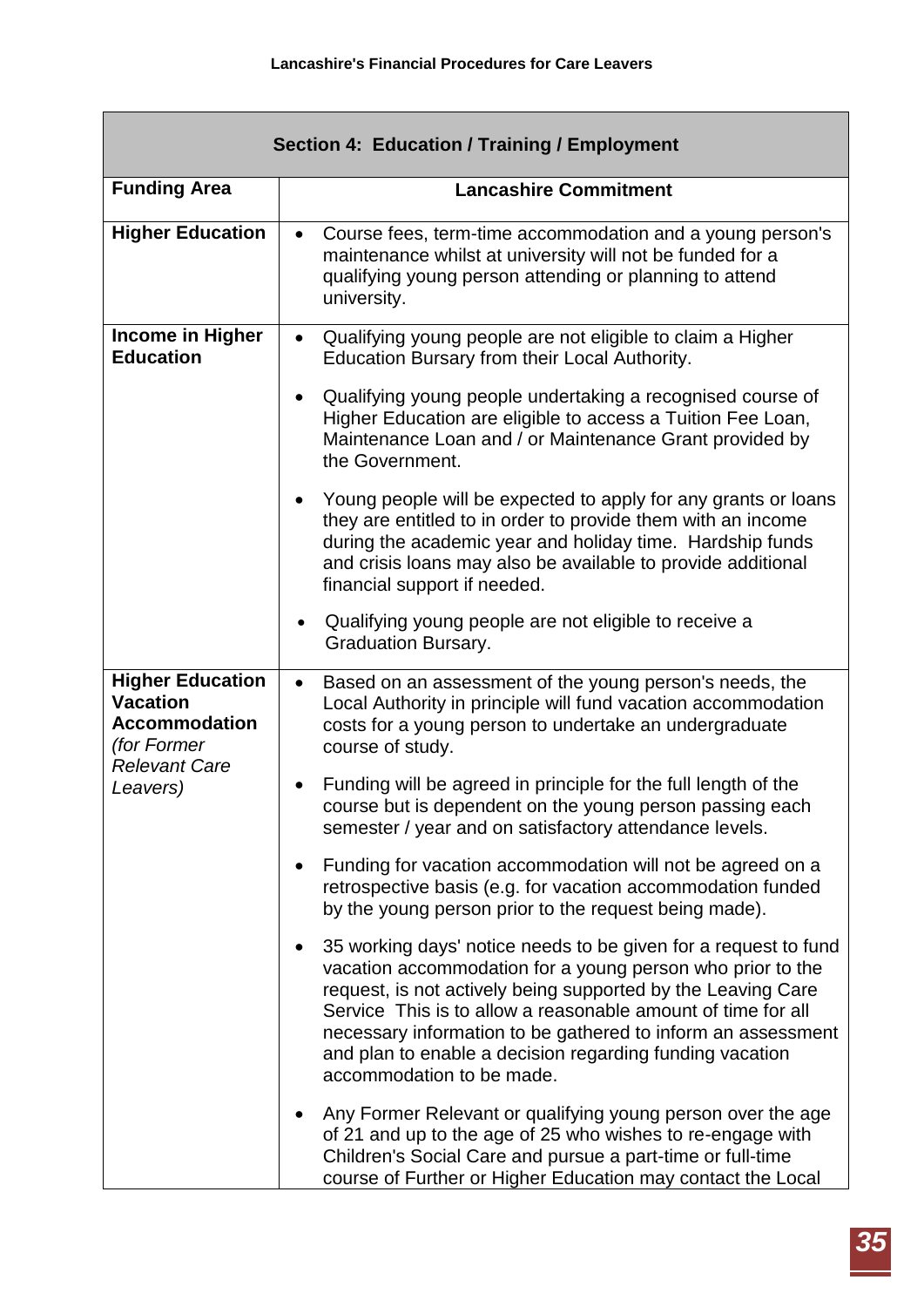|                                                                    | Authority and request an assessment of their needs.                                                                                                                                                                                                                                                                                                  |
|--------------------------------------------------------------------|------------------------------------------------------------------------------------------------------------------------------------------------------------------------------------------------------------------------------------------------------------------------------------------------------------------------------------------------------|
|                                                                    | A young person's vacation accommodation costs will be<br>funded on the understanding that the young person will apply<br>for a loan to cover their course fees, term-time<br>accommodation costs and living costs.                                                                                                                                   |
|                                                                    | Funding level will depend on assessed need but will be no<br>more than at Local Housing Allowance rate for the<br>geographical area the young person is living in (unless the<br>young person is remaining in university accommodation).                                                                                                             |
|                                                                    | Care leavers are exempt from the single-room restriction<br>applied by the Benefits Agency up to the age of 22.                                                                                                                                                                                                                                      |
|                                                                    | However, where the young person is staying with friends,<br>family or partner during the holiday period then the funding<br>provided will reflect the actual situation rather than the single-<br>room exemption rate.                                                                                                                               |
|                                                                    | Where holiday accommodation includes utility bills and meals,<br>٠<br>the young person may be expected to make a contribution to<br>this.                                                                                                                                                                                                            |
|                                                                    | If after commencing an undergraduate course of study a<br>$\bullet$<br>young person wants to change course or higher education<br>institution attended, the young person needs to discuss this<br>immediately with the worker supporting them and prior to<br>changing course / institution to confirm whether funding will be<br>approved for this. |
| <b>Course</b><br><b>Equipment</b><br>(books, stationary,           | The young person is responsible for this from their<br>Maintenance Loan or any other grants, bursaries or income.                                                                                                                                                                                                                                    |
| computer etc.)                                                     | In exceptional circumstances and based on assessed need<br>the Local Authority may consider requests to fund one-off<br>items of course equipment.                                                                                                                                                                                                   |
| <b>Further</b><br><b>Education</b>                                 | Young people commencing a course of Further Education<br>$\bullet$<br>from the age of 16 and before the age of 19 may be entitled to<br>access the 16-19 Bursary Fund and receive a Bursary of up to<br>£1,200 a year from their school, college or training provider to<br>fund transport costs or equipment.                                       |
|                                                                    | Schools / colleges / training providers will set out the<br>conditions students should meet to receive a bursary (e.g.<br>attendance or behaviour) and when it will be paid.                                                                                                                                                                         |
| <b>Part-Time</b><br><b>Education, Part-</b><br>Time<br>Employment, | In exceptional circumstances and based on assessed need,<br>the Local Authority may provide financial support in relation to<br>a qualifying young person pursuing part-time education or                                                                                                                                                            |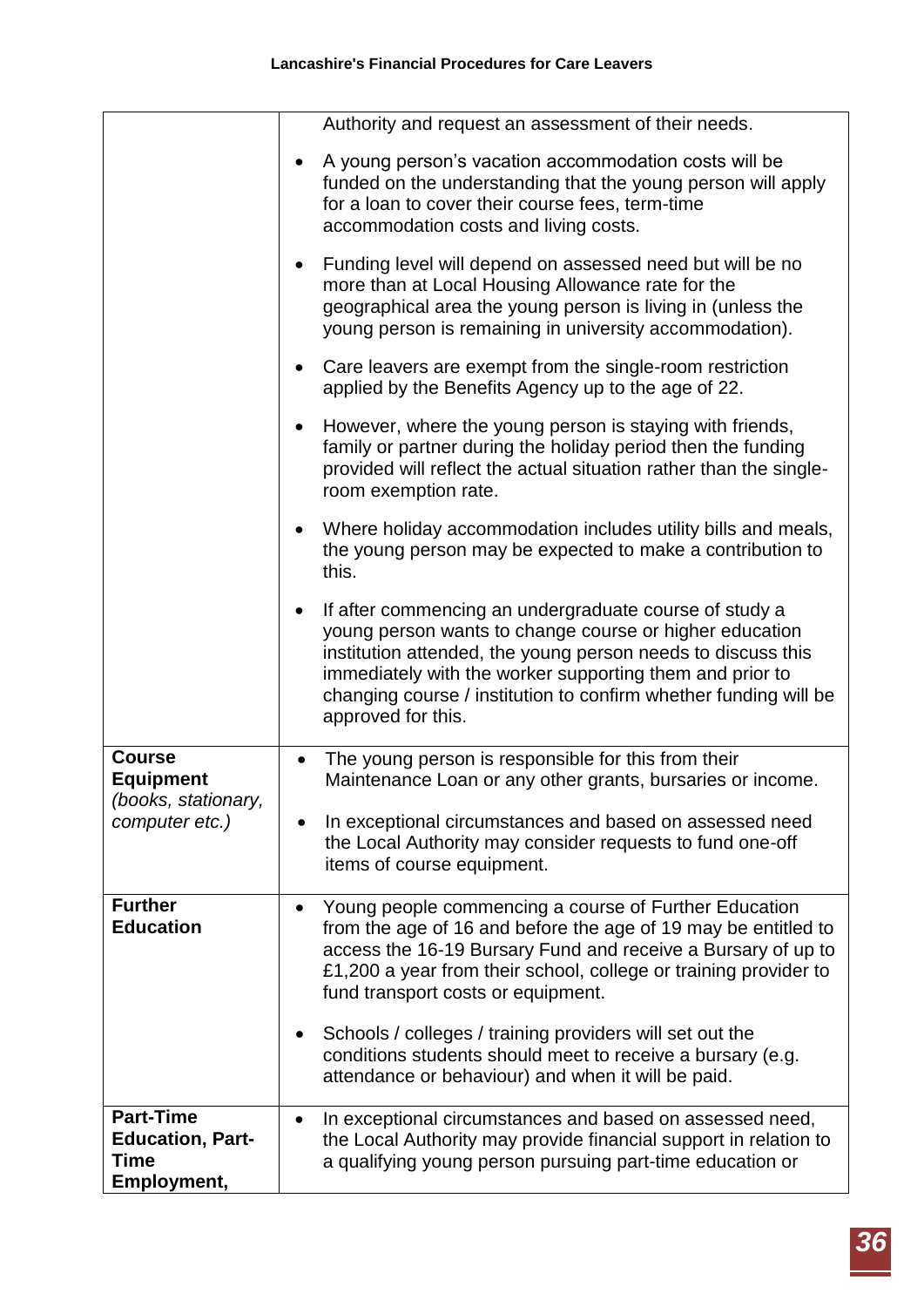| <b>Voluntary Work</b> | training if their welfare and educational needs require it.                                                                                                                                                                                                                                                                                                                      |
|-----------------------|----------------------------------------------------------------------------------------------------------------------------------------------------------------------------------------------------------------------------------------------------------------------------------------------------------------------------------------------------------------------------------|
|                       | • In relation to a qualifying young person wishing to commence<br>part-time employment or voluntary work the Local Authority<br>will provide advice and assistance in relation to this identified<br>need which may include directing or referring the young<br>person to other services or agencies in the local area who are<br>able to provide support, advice or assistance. |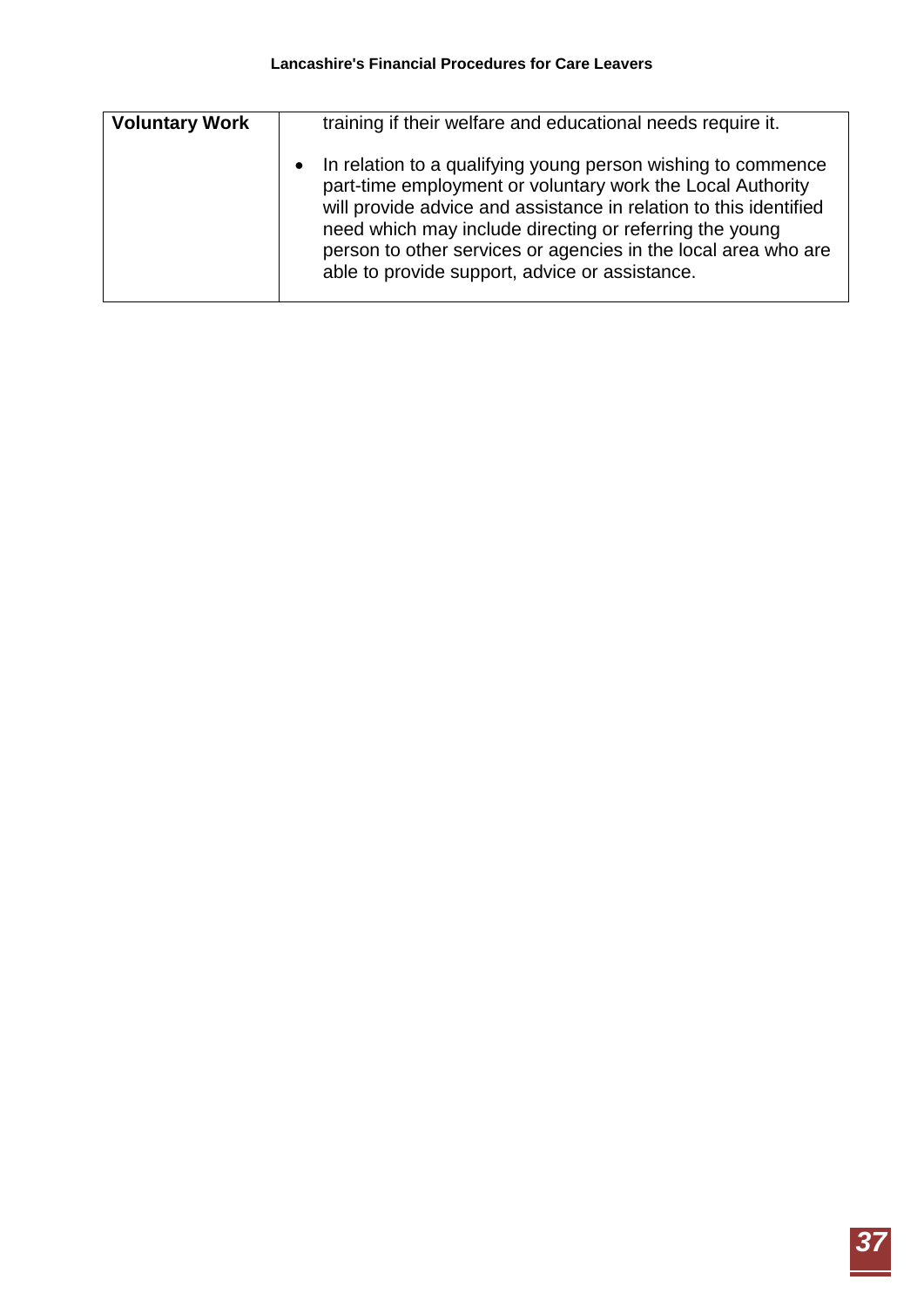| Section 5: Leisure and wellbeing                                              |                                                                                                                                                                                                                                                                                                                                                                                                                                                                                                                                                                                                                  |  |
|-------------------------------------------------------------------------------|------------------------------------------------------------------------------------------------------------------------------------------------------------------------------------------------------------------------------------------------------------------------------------------------------------------------------------------------------------------------------------------------------------------------------------------------------------------------------------------------------------------------------------------------------------------------------------------------------------------|--|
| <b>Funding Area</b>                                                           | <b>Lancashire Commitment</b>                                                                                                                                                                                                                                                                                                                                                                                                                                                                                                                                                                                     |  |
| <b>Celebrations</b>                                                           | Financial support towards these is not provided to qualifying<br>$\bullet$<br>young people.                                                                                                                                                                                                                                                                                                                                                                                                                                                                                                                      |  |
| Hobbies /<br><b>Leisure</b><br><b>Activities /</b><br><b>Talents / Skills</b> | A young person is responsible for funding these from income or<br>benefits.                                                                                                                                                                                                                                                                                                                                                                                                                                                                                                                                      |  |
| <b>Driving lessons</b>                                                        | A young person is responsible for funding these from income or<br>$\bullet$<br>benefits.                                                                                                                                                                                                                                                                                                                                                                                                                                                                                                                         |  |
| <b>Driving licence</b><br>(Former Relevant<br>Care Leavers<br>only)           | A young person is responsible for funding these from income or<br>$\bullet$<br>benefits.                                                                                                                                                                                                                                                                                                                                                                                                                                                                                                                         |  |
| <b>Passport</b>                                                               | A young person is responsible for funding these from income or<br>$\bullet$<br>benefits.                                                                                                                                                                                                                                                                                                                                                                                                                                                                                                                         |  |
| <b>Clothing</b><br><b>Allowance</b>                                           | In exceptional circumstances and based on assessed needs,<br>$\bullet$<br>financial support may be provided to a young person towards<br>the costs of interview clothing in relation or clothing necessary<br>to commence a course of training.                                                                                                                                                                                                                                                                                                                                                                  |  |
| <b>Cold Weather</b><br><b>Fuel Payments</b>                                   | Additional financial support may be offered in extreme<br>$\bullet$<br>conditions if a young person's welfare requires it.                                                                                                                                                                                                                                                                                                                                                                                                                                                                                       |  |
| <b>Transport Costs</b>                                                        | Transport to education or training: Where costs for this cannot<br>be covered by the Bursary Fund or training provider this may be<br>funded based on assessed needs and based on attendance.                                                                                                                                                                                                                                                                                                                                                                                                                    |  |
| <b>Health Costs</b>                                                           | Young people aged under 19 in full-time education, receiving<br>$\bullet$<br>Income Support, Jobseekers Allowance or Employment and<br>Support Allowance may be able to get help towards health costs<br>relating to NHS prescription charges, NHS dental treatment<br>including check-ups, sight tests, vouchers towards the cost of<br>glasses or contact lenses, travel costs to and from hospital for<br>treatment under a consultant or on referral by a doctor or<br>dentist, wigs and fabric supports. This may be full or partial<br>help.<br>There is also an NHS Low Income Scheme for young people to |  |
|                                                                               | whom the above doesn't apply but are in a low income.                                                                                                                                                                                                                                                                                                                                                                                                                                                                                                                                                            |  |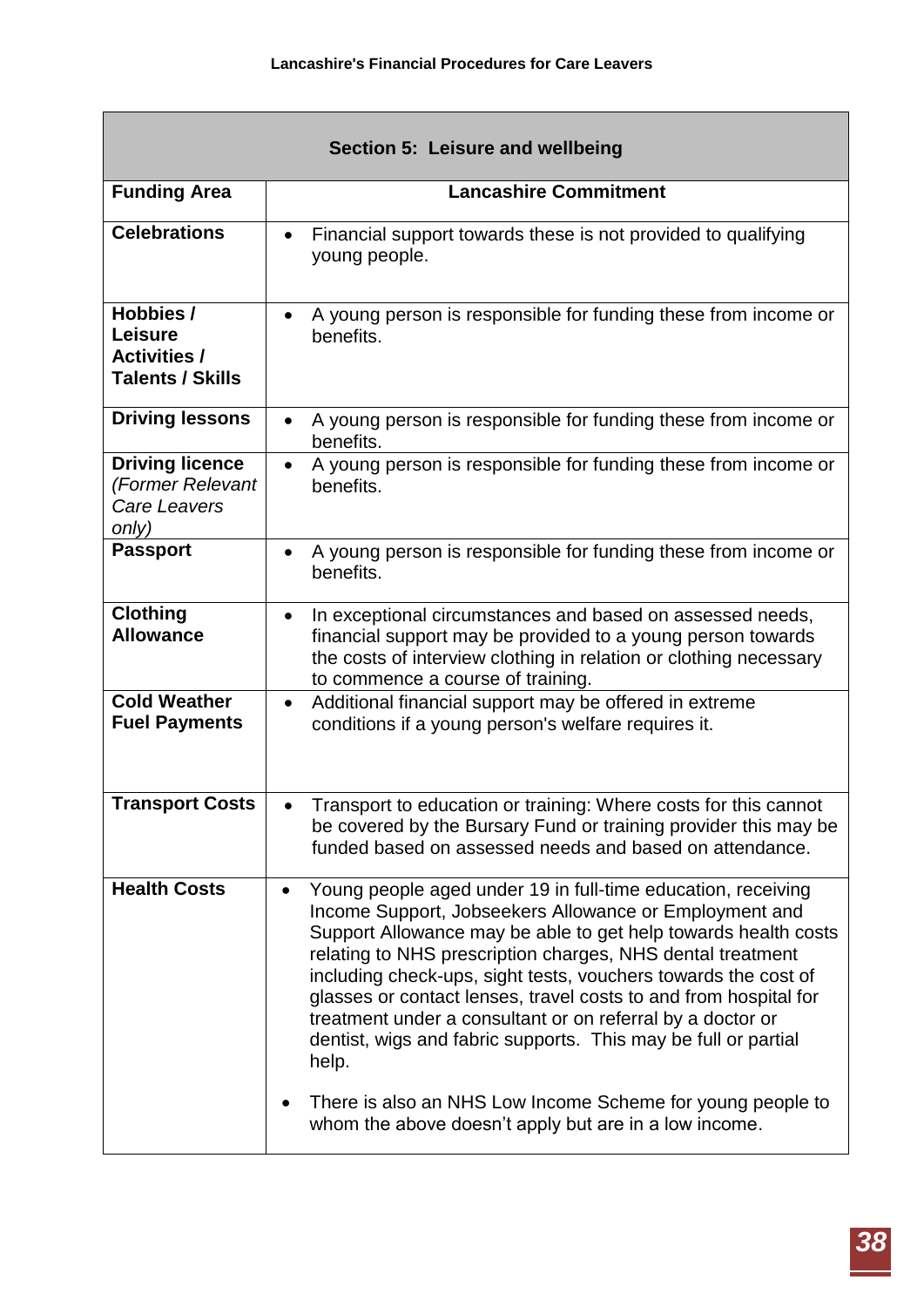# **Useful References for further advice**

**Official Government Website for the UK:** [www.directgov.co.uk](http://www.directgov.co.uk/)

**Become:** <http://www.becomecharity.org.uk/care-the-facts/>

Website for information for care leavers.

**Propel:** <http://propel.org.uk/>

Advice and information for care leavers attending university.

**The Buttle Trust:** <http://www.buttleuk.org/>

The trust has a fund that provides additional financial support to young people which can only be accessed once a student loan and the University Access Fund has been applied for.

#### **The Prince's Trust:**

www.princes-trust.org.uk/need\_help/grants/development\_awards.aspx The Prince's Trust Development Award provides practical help - including financial support. It can also buy equipment for courses.

## **Educational Grants Advisory Service:**

www.family-action.org.uk/section.aspx?id=1924

The Educational Grants Services (EGS) specialises in identifying funding from charitable trusts for educational purposes, and maintains a database of trusts and charities that assist students.

**Advice regarding Health costs:** Health cost advice line: 0845 850 1166 [www.directgov.co.uk](http://www.directgov.co.uk/) [www.nhsbsa.nhs.uk/112t5.aspx](http://www.nhsbsa.nhs.uk/112t5.aspx)

**Young People's Learning Agency:** [www.ypla.gov.uk](http://www.ypla.gov.uk/)

Website containing advice and information about education and training for young people aged 16-19.

**Office for the Children's Rights Director for England:** [www.rights4me.org](http://www.rights4me.org/)

**A National Voice:** [www.anationalvoice.org](http://www.anationalvoice.org/)

An organisation run by and for young people who are in or leaving care.

**Care Leavers Association:** [www.careleavers.com](http://www.careleavers.com/) A user-led charity run by care leavers for care leavers.

**UCAS: <http://www.ucas.ac.uk/students/studentfinance/>**